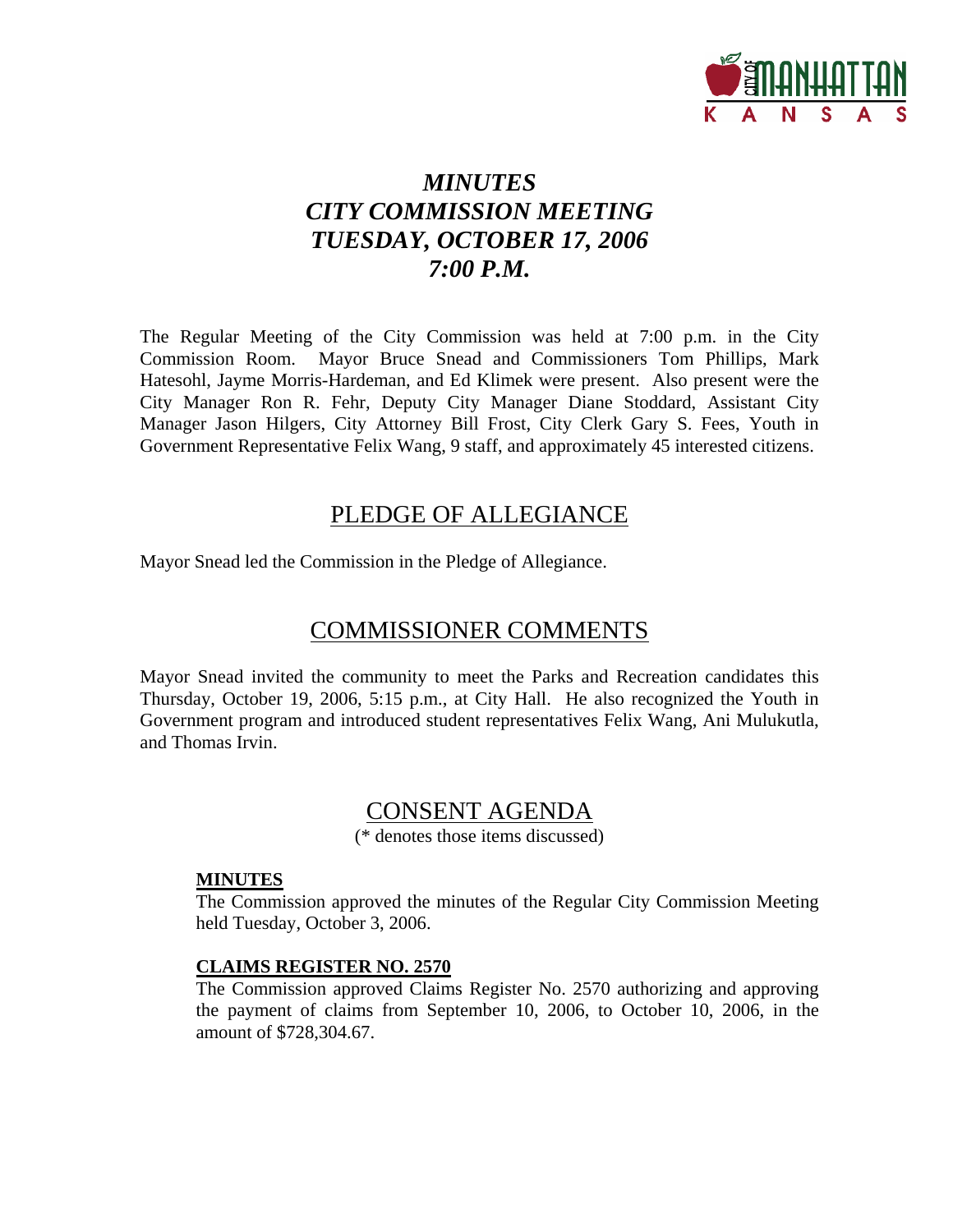**Minutes** City Commission Meeting October 17, 2006 Page 2

# CONSENT AGENDA (*CONTINUED*)

## **LICENSE – CEREAL MALT BEVERAGE**

The Commission approved the application for 2007 Cereal Malt Beverage License for Porters Bar & Deli, 706 North Manhattan Avenue.

## **FINAL PLAT – ABBOTT & DENNING ADDITION**

The Commission accepted the easements and rights-of-way, as shown on the Final Plat of Abbott & Denning Addition, generally located west of the intersection of Monarch Circle and Hudson Avenue, based on conformance with the Manhattan Urban Area Subdivision Regulations.

#### **FINAL PLAT – LEE MILL HEIGHTS ADDITION, UNIT THREE**

The Commission accepted the easements and rights-of-way, as shown on the Final Plat of Lee Mill Heights Addition, Unit Three, located generally at the west end of Miller Parkway, based on conformance with the Manhattan Urban Area Subdivision Regulations.

## **ORDINANCE NO. 6581 – LEVY – AGGIEVILLE BUSINESS IMPROVEMENT SERVICE FEES**

The Commission approved Ordinance No. 6581 levying Business Improvement Service Fees, for the year 2007, on businesses located within the Aggieville Business Improvement Districts.

## **ORDINANCE NO. 6582 – LEVY – DOWNTOWN BUSINESS IMPROVEMENT SERVICE FEES**

The Commission approved Ordinance No. 6582 levying Business Improvement Service Fees, for the year 2007, on businesses located within the Downtown Business Improvement Districts.

#### **ORDINANCE NO. 6583 – REZONE – 1423 FAIR LANE**

The Commission approved Ordinance No. 6583 rezoning 1423 Fair Lane from I-3, Light Industrial District, to LM-SC, Light Manufacturing-Service Commercial District, based on the findings in the Staff Report. *(See Attachment No. 1)*

#### **ORDINANCE NO. 6584 – REZONE – INTERSECTION OF HAYES DRIVE AND MCCALL ROAD**

The Commission approved Ordinance No. 6584 rezoning the .88-acre site, generally located northwest of the intersection of Hayes Drive and McCall Road, from C-6, Heavy Commercial District, to C-5, Highway Service Commercial District, based on the findings in the Staff Report. *(See Attachment No. 2)*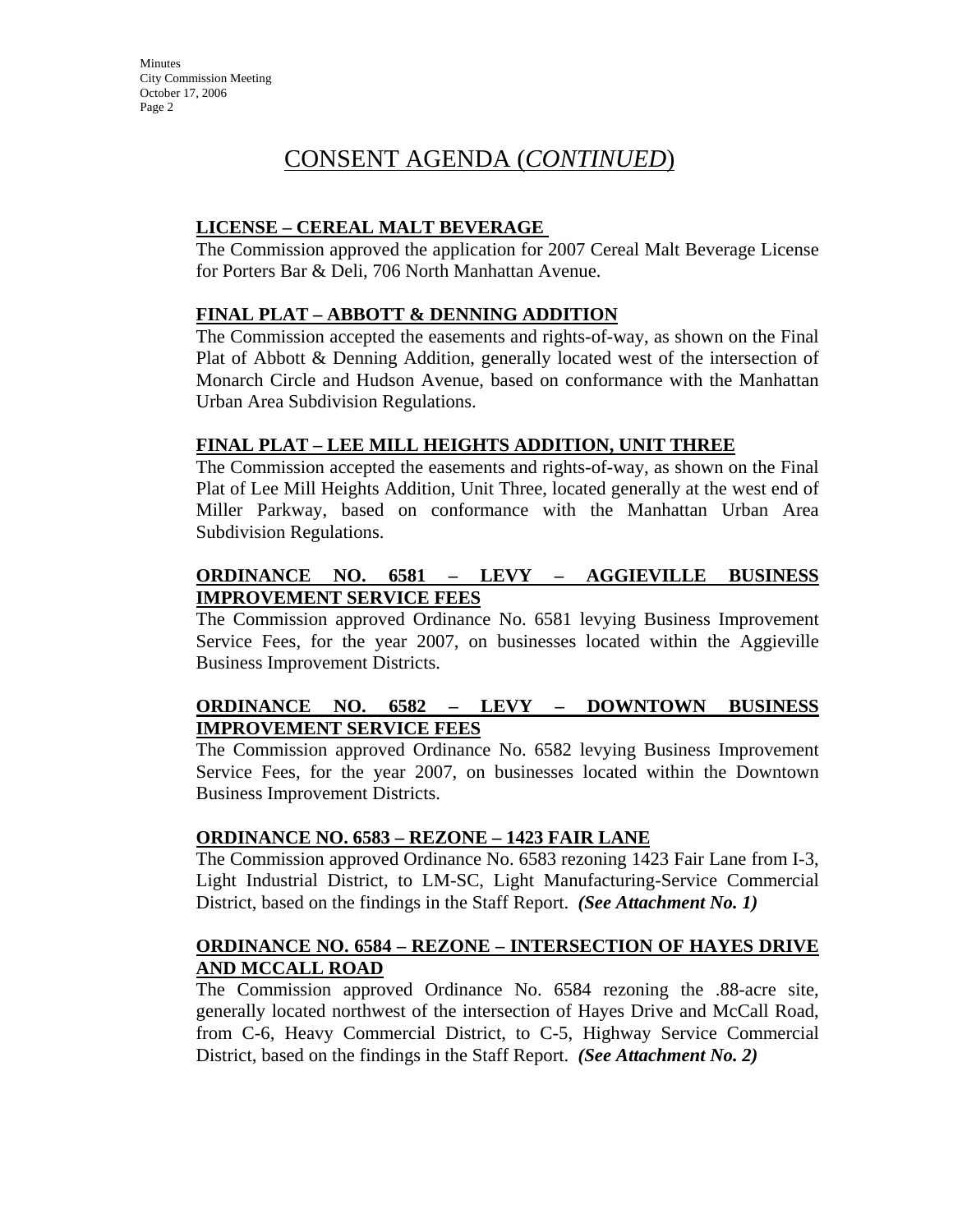# CONSENT AGENDA (*CONTINUED*)

# **\* ORDINANCE NO. 6585 – ADOPT – 2006 STANDARD TRAFFIC ORDINANCE FOR KANSAS CITIES**

Bill Frost, City Attorney, and Katie Jackson, Assistant City Attorney, provided additional information on the item and answered questions from the Commission.

The Commission approved Ordinance No. 6585 incorporating by reference the Standard Traffic Ordinance for Kansas Cities, Edition of 2006.

## **RESOLUTION NO. 101706-B – KIMBALL TOWNHOMES – STREET IMPROVEMENTS (ST0622)**

The Commission found the petition sufficient and approved Resolution No. 101706-B finding the project advisable and authorizing construction for Kimball Townhomes Street Improvements (ST0622).

## **RESOLUTION NO. 101706-C – KIMBALL TOWNHOMES – WATER IMPROVEMENTS (WA0621)**

The Commission found the petition sufficient and approved Resolution No. 101706-C finding the project advisable and authorizing construction for Kimball Townhomes Water Improvements (WA0621).

# **RESOLUTION NO. 101706-D – KIMBALL TOWNHOMES – SANITARY SEWER IMPROVEMENTS (SS0609)**

The Commission found the petition sufficient and approved Resolution No. 101706-D, finding the project advisable and authorizing construction for Kimball Townhomes Sanitary Sewer Improvements (SS0609).

## **AGREEMENT – ENGINEERING SERVICES – KIMBALL TOWNHOMES IMPROVEMENTS**

The Commission authorized the Mayor and City Clerk to execute an agreement with Schwab-Eaton P.A., of Manhattan, Kansas, to perform engineering services for improvements at Kimball Townhomes.

## **AWARD CONTRACT – KIMBALL TOWNHOMES IMPROVEMENTS (SS0609, WA0621, ST0622)**

The Commission accepted the Engineer's Estimate in the amount of \$771,668.00 for Kimball Townhomes Improvements and awarded a construction contract in the amount of \$728,504.10 to Walters-Morgan Construction Company, Inc., of Manhattan, Kansas.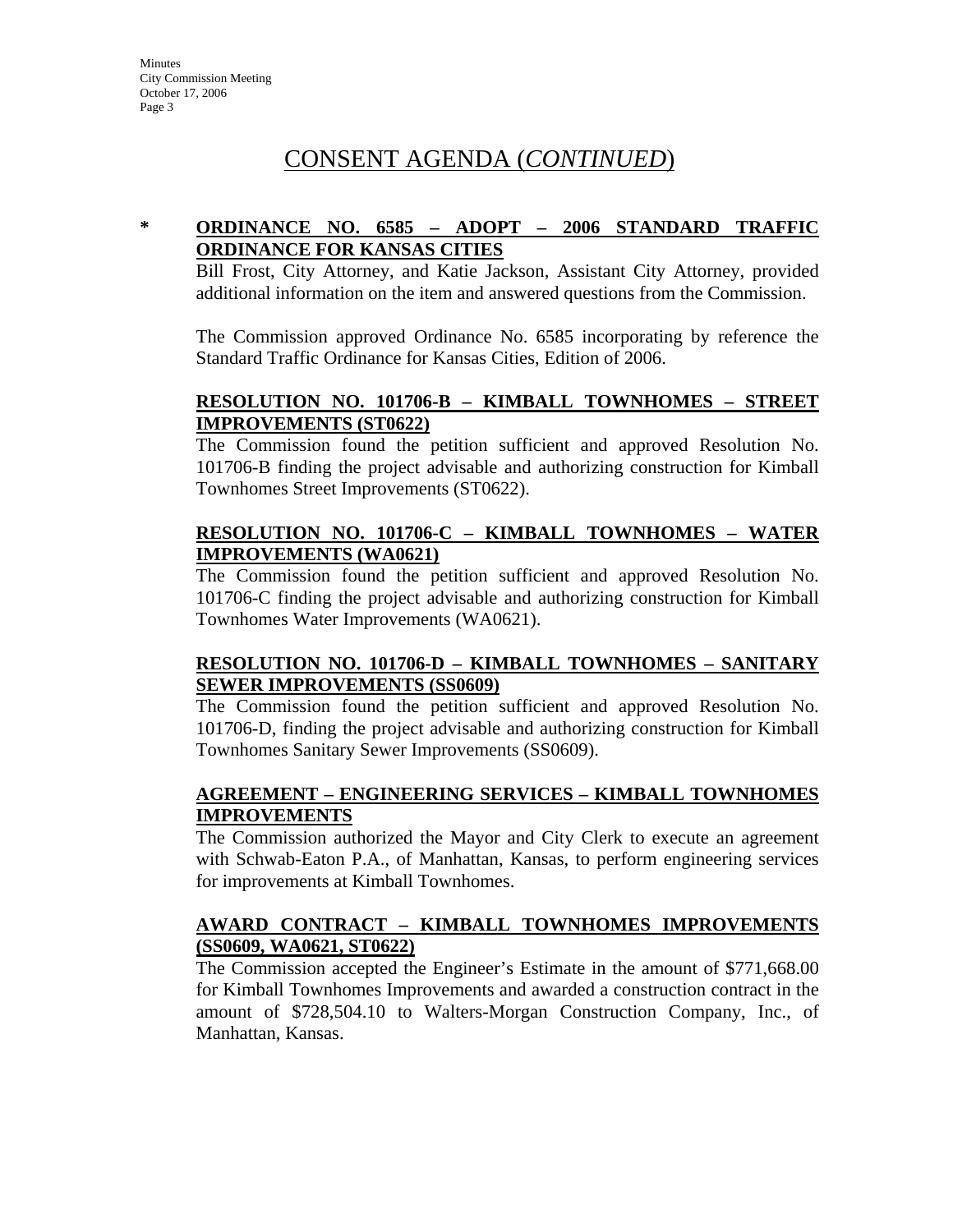# CONSENT AGENDA (*CONTINUED*)

## **AWARD CONTRACTS – HOUSING REHABILITATION PROJECTS**

The Commission accepted the bids for 2017 Judson Street and 2132 Northview Drive, awarded the bid to the lowest responsible bidder, authorized City Administration to approve any necessary change orders, and authorized the Mayor and City Clerk to enter into agreements with the contractors and property owners for expenditure of Housing Rehabilitation Funds.

# **CHANGE ORDER NO. 1-FINAL – GRAND MERE VANESTA, UNIT 1 – STREET IMPROVEMENTS (ST0520)**

The Commission approved the Final Change Order for 2006 Street Improvements for Grand Mere Vanesta, Unit 1 (ST0520), resulting in a net increase in the amount of \$20,417.00 (+4.4 %) to the contract with Nowak Construction Co., Inc., of Goddard, Kansas.

# **REQUEST FOR PROPOSALS – NISTAC – SECURITY SYSTEM AND TELECOMMUNICATIONS SYSTEM**

The Commission authorized the acceptance of proposals for the security system and telecommunications system at the NISTAC building in the K-State Research Park as presented along with a 5% contingency factor to address any anomalies which may occur during actual installation.

# **\* REQUEST FOR PROPOSAL – SANITARY SEWER COLLECTION SYSTEM INVERTED SIPHON**

Ron Fehr, City Manager, and Jerry McIntyre, Deputy Director of Public Works, answered questions from the Commission regarding odor issues.

The Commission authorized City Administration to solicit proposals for the design of an odor control system for the sanitary sewer collection system inverted siphon.

# **HARDWARE/SOFTWARE MAINTENANCE AND SUPPORT SERVICES**

The Commission authorized the City of Manhattan to purchase a three-year prepayment agreement with low bidder HTE VAR, LLC, of Chamblee, Georgia, for hardware/software maintenance and support services.

## **BOARD APPOINTMENTS**

The Commission approved appointments by Mayor Snead to various boards and committees of the City.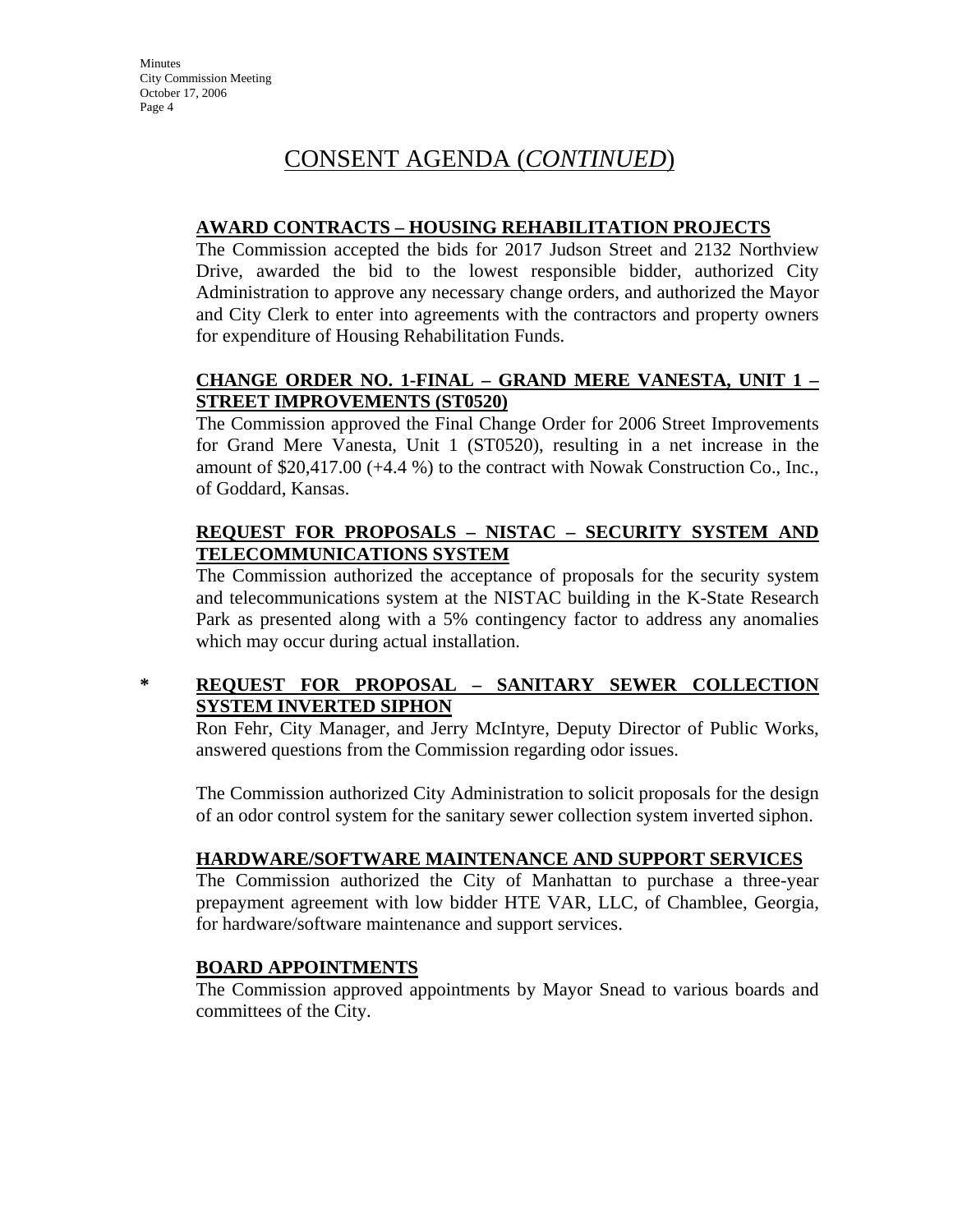**Minutes** City Commission Meeting October 17, 2006 Page 5

# CONSENT AGENDA (*CONTINUED*)

#### **BOARD APPOINTMENTS** *(CONTINUED)*

*City/University Special Projects Fund*

Appointment of Tanner Banion, 1100 Fremont Street, to a Student term. Mr. Tanner's term begins immediately and will expire on June 30, 2007.

Appointment of Lydia Peele, 1516 McCain Lane, to a Student term. Ms. Peele's term begins immediately and will expire on June 30, 2007.

After discussion, Commissioner Hatesohl moved to approve the consent agenda, as read. Commissioner Phillips seconded the motion. On a roll call vote, motion carried 5-0.

# GENERAL AGENDA

# **CONSULTANT SELECTION - FLINT HILLS REGIONAL GROWTH COORDINATION PLAN**

Karen Davis, Director of Community Development, presented the item. She then answered questions from the Commission.

After discussion, Commissioner Hatesohl moved to authorize the Mayor and City Clerk, on behalf of the Flint Hills Regional Task Force to enter into an agreement with EDAW, Inc., of Atlanta, Georgia, for preparation of the Flint Hills Regional Growth Coordination Plan. Commissioner Morris-Hardeman seconded the motion. On a roll call vote, motion carried 5-0.

## **2007 COMMUNITY DEVELOPMENT BLOCK APPLICATION - MANHATTAN EMERGENCY SHELTER, INC.**

Karen Davis, Director of Community Development, presented the item.

Mayor Snead opened the public hearing.

Mandy Chapman Semple, Executive Director, Manhattan Emergency Shelter, Inc., provided additional information on the request and stated that the block grant application is for the Emergency Shelter facility only. She then answered questions from the Commission and informed them on the needs of the Emergency Shelter.

Karen Davis, Director of Community Development, answered questions from the Commission about rezoning and architectural drawings.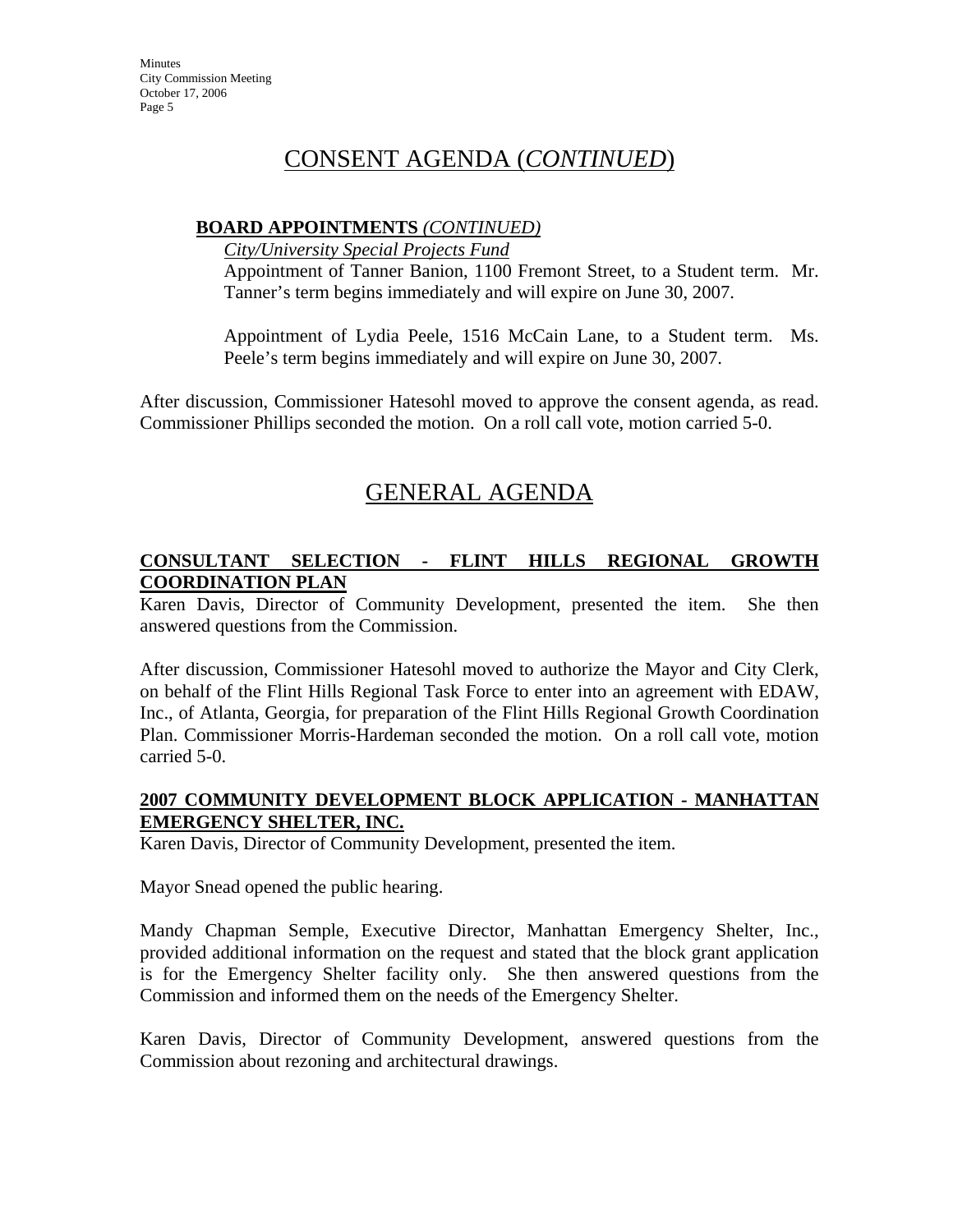# **2007 COMMUNITY DEVELOPMENT BLOCK APPLICATION - MANHATTAN EMERGENCY SHELTER, INC.** *(CONTINUED)*

Mandy Chapman Semple, Executive Director, Manhattan Emergency Shelter, Inc., answered additional questions about the Emergency Shelter and ongoing costs for a new facility.

Bruce McMillan, Architect, informed the Commission that this project will be a Planned Unit Development and will be reviewed by the Manhattan Urban Area Planning Board and the City Commission. He then provided a general update on the proposed facility.

Hearing no other comments, Mayor Snead closed the public hearing.

After discussion, Commissioner Morris-Hardeman moved to approve Resolution No. 101706-A, authorizing submission of an application for 2007 Community Development Block Grant Funds for the Manhattan Emergency Shelter Project and authorize the Mayor and City Clerk to sign an agreement between the City and Emergency Shelter. Commissioner Phillips seconded the motion. On a roll call vote, motion carried 5-0.

## **MUNICIPAL FACILITY REVIEW - EXPANSION - RILEY COUNTY LAW ENFORCEMENT CENTER**

Eric Cattell, Assistant Director for Planning, presented the item.

Commissioner Klimek provided additional information on the recent actions of the Law Board in regards to authorization of additional staff.

Mayor Snead opened the public hearing.

Lance Luftman, Assistant Director, Riley County Police Department, informed the Commission that this need was brought to the Law Board nearly two years ago and the Law Enforcement Center needs the additional space. He then answered questions from the Commission.

Hearing no other comments, Mayor Snead closed the public hearing.

After discussion, Commissioner Morris-Hardeman moved to find that the public interests to be served by the proposed expansion of the Riley County Law Enforcement Center, outweigh the impacts upon legitimate community interests, as mitigated by the condition of approval; and, approve first reading of an ordinance authorizing the proposed LEC expansion, generally located at 1001 S. Seth Child Road, based on the findings in the Staff Report, with the one condition of approval recommended by the Planning Board. *(See Attachment No. 3)* Commissioner Hatesohl seconded the motion. On a roll call vote, motion carried 5-0.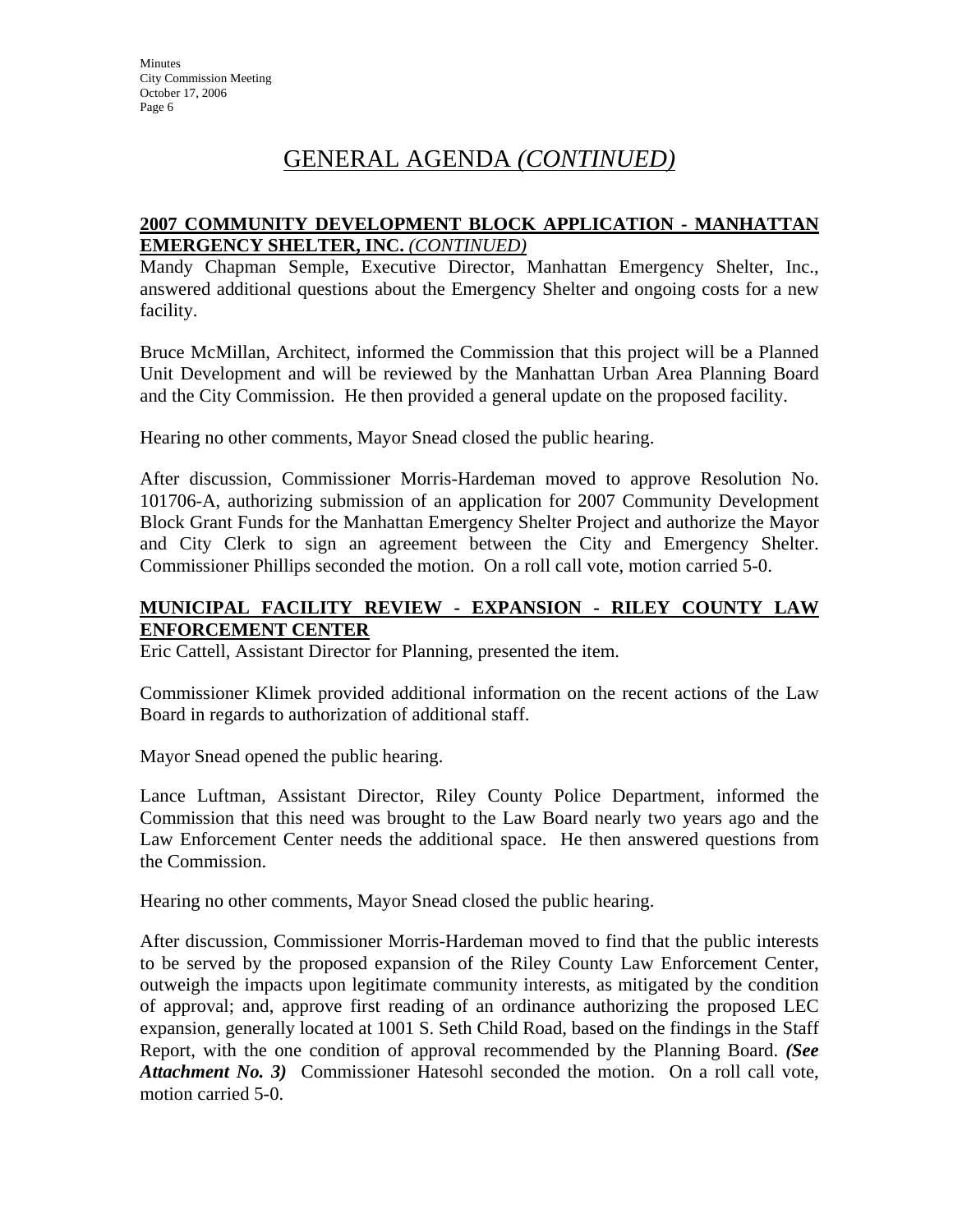### **ORDINANCE - PROHIBIT SMOKING IN SPECIFIED PLACES**

Jason Hilgers, Assistant City Manager, presented the item and answered questions from the Commission regarding enforcement and potential legal challenges with the proposed ordinance.

Bill Frost, City Attorney, provided clarification on the proposed ordinances. He then answered questions from the Commission regarding potential challenges and purposes of the ordinances.

Jason Hilgers, Assistant City Manager, provided additional information on the item regarding places of employment.

David Seay, 803 Pierre Street, read an article from the Washington Post regarding improved health benefits with the adoption of a good no smoking ordinance. He said the data supports a strong no smoking ordinance and encouraged the Commission to adopt a smoking ban in Manhattan.

Linda Richter, 2383 Grandview Terrace, spoke is support of the ordinance presented earlier from Clean Air Manhattan. She stated that a smoking ban is needed to protect the health of our community.

Bob Hertzel, 3014 Cherry Hill, informed the Commission that they were elected to protect the health and welfare of the community and asked that they support the health of the community.

Dr. James Gardner, President, Riley County Medical Society, stated that significant statements have been made in the Surgeon General's Report on the negative affects of second hand smoke. He said the longer we wait to adopt a smoke free environment the more damage that will occur in our community.

Megan Allen, 5630 Tuttle Creek Boulevard, representing students involved in D.A.R.E. and Teens Leading Teens, asked the Commission to approve ordinance number one and make the environment smoke free.

Marcus Kit, 3428 Chimney Rock Road, sophomore at Manhattan High School, asked the Commission to keep the children safe and spoke against proposed ordinance number two.

Dee Robert Ross, 2304 Brockman Street, spoke against the Clean Air Manhattan ordinance and asked the Commission not to be dictators and allow private business owners the freedom to operate as a private enterprise.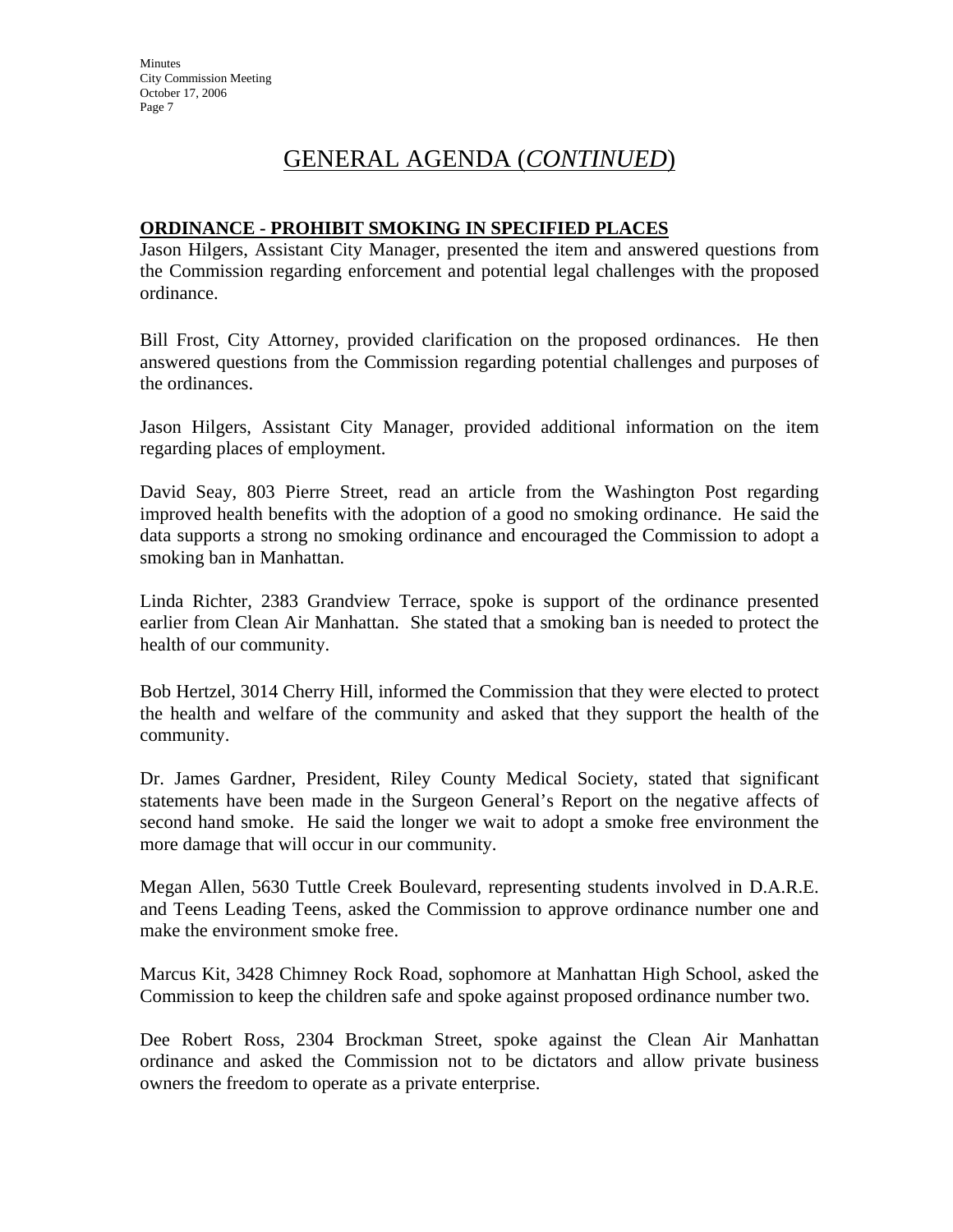#### **ORDINANCE - PROHIBIT SMOKING IN SPECIFIED PLACES** *(CONTINUED)*

Stacy Novak, representing the Regional Prevention Center at K-State, stated this is a public health issue and a consistent no tolerance message is needed for the youth of the community.

Joan Coovert, 900 Gillespie Drive, said that a no smoking ordinance does not take away the freedoms that our veterans have fought for, but does take away the freedom to breathe fresh air and to stay healthy. She asked the Commission to approve an ordinance that is clean, fair and simple.

Charlene Brownson, representing Clean Air Manhattan; Bill Richter, 2383 Grand View Terrace; and Beth Reese, 2008 Ivy Drive, all spoke in favor of the Clean Air Manhattan ordinance.

Bill Frost, City Attorney, responded to questions from the public.

Mary Jane Hellebust, Tobacco Free Kansas, said the adoption of a poor ordinance would be a temporary setback and missed opportunity to improve the health of the community. She stressed the difficulty in enforcement and requested that a strong, fair and simple ordinance be adopted.

Janelle McIlvain, 804 Glenstone Circle, stated that first reading of the proposed ordinance will not work and that strong ordinances are being passed throughout the country. She said Clean Air Manhattan will continue to push for a strong ordinance to protect the health of our community from second hand smoke.

James Schlegel, 802 Northfield Road, informed the Commission that if people care about the air quality that they breathe, they wouldn't drive their vehicles because of the dangerous fumes from the gas.

Bob Kennedy, 2001 Hillview Drive, stated that the amount of evidence is overwhelming and asked if there is a hidden agenda or special interest group driving those that voted against the Clean Air Manhattan ordinance. He said we expect the Commission to protect the health and safety of our children and community.

Edie Jorns, 3031 Conrow Drive, said the welfare of our children is vital and quoted a survey from the London Times who reported rising revenues from pubs after a recent smoking ban.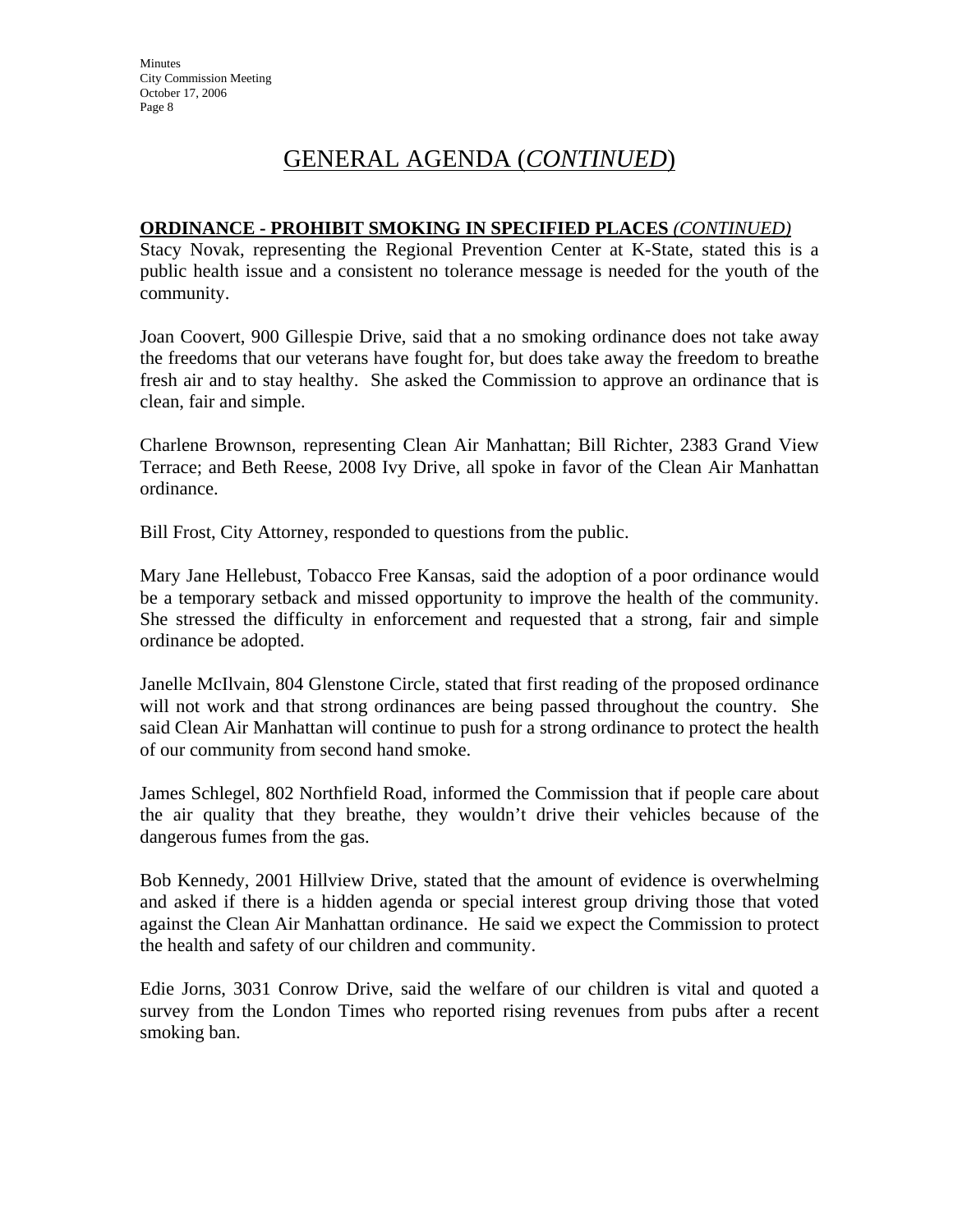#### **ORDINANCE - PROHIBIT SMOKING IN SPECIFIED PLACES** *(CONTINUED)*

Mayor Snead moved to approve second reading of the version number one ordinance with the exceptions to include private residences, outdoor areas, a percentage of hotel and motel rooms, and retail tobacco stores, as presented at the October 3, 2006, City Commission meeting. Commissioner Morris-Hardeman seconded the motion.

Bill Frost, City Attorney, provided clarification on second reading of the motion and consideration of the prior ordinances, as well as the need for an effective date of the ordinance.

Mayor Snead made an amendment to the motion to include an effective date of the ordinance on February 1, 2007. Commissioner Morris-Hardeman approved the amendment.

Bill Frost, City Attorney, and Katie Jackson, Assistant City Attorney, answered additional questions from the Commission.

After discussion, on a roll call vote, motion failed 2-3, with Commissioners Phillips, Hatesohl and Klimek voting against the motion.

After additional discussion, Commissioner Phillips moved to approve Ordinance No. 6586 restricting smoking in restaurants during certain hours of the day, effective February 1, 2007. Commissioner Klimek seconded the motion.

After discussion, Mayor Snead made a friendly amendment to sunset the exemptions as of February 1, 2008. Commissioner Morris-Hardeman seconded the amendment. After additional discussion, Mayor Snead withdrew his amendment to the motion.

After discussion, on a roll call vote, motion failed 2-3, with Mayor Snead and Commissioners Hatesohl and Morris-Hardeman voting against the motion.

At 9:50 p.m., the Commission took a brief recess.

#### **APPLICATION - KANSAS DEPARTMENT OF HEALTH AND ENVIRONMENT LOAN - WATER TREATMENT PLANT AND WELLFIELD IMPROVEMENTS PROJECT**

Jerry McIntyre, Deputy Director of Public Works, presented the item. He then answered questions from the Commission.

Mayor Snead opened the public hearing.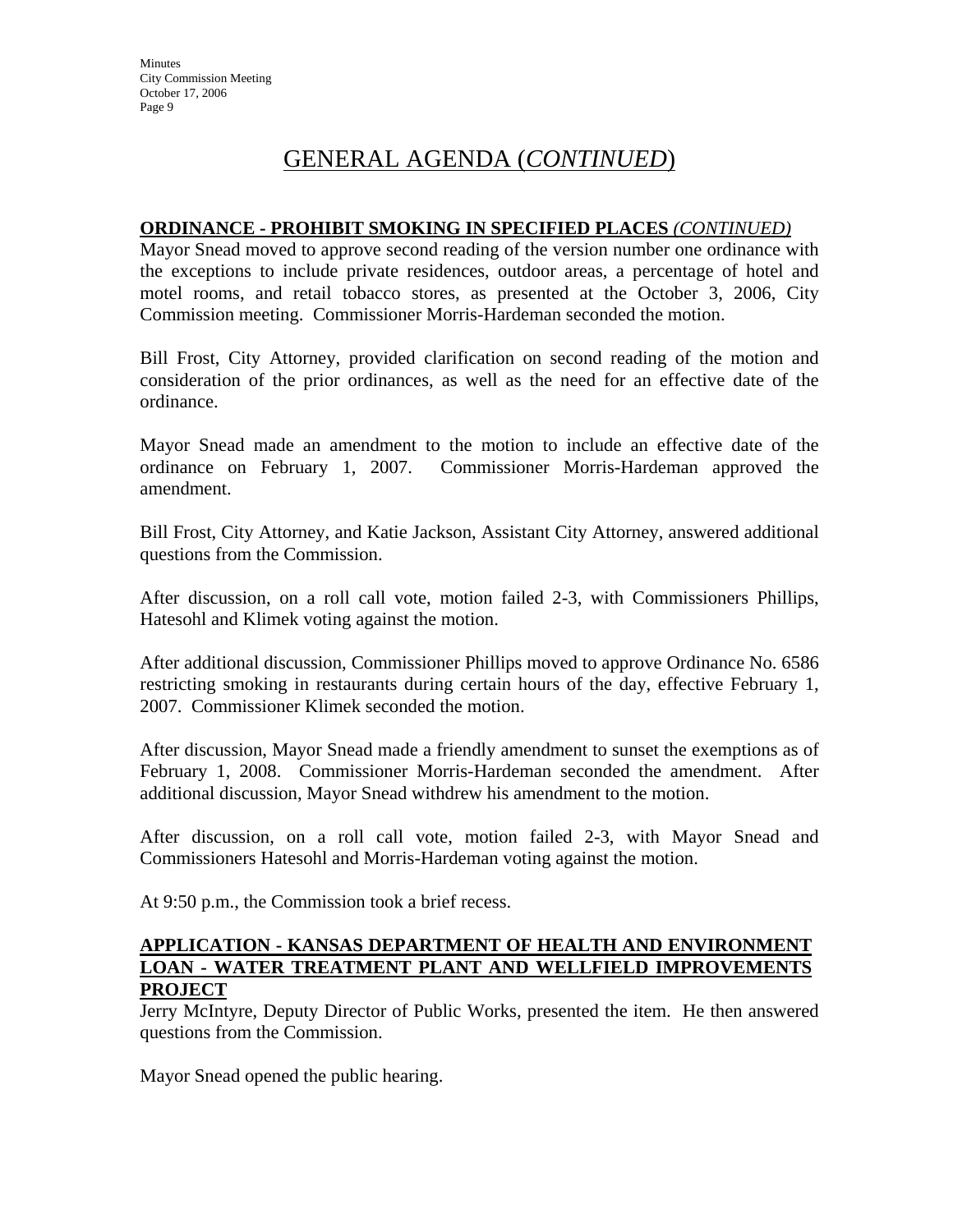#### APPLICATION - KANSAS DEPARTMENT OF HEALTH AND ENVIRONMENT **LOAN - WATER TREATMENT PLANT AND WELLFIELD IMPROVEMENTS PROJECT** (CONTINUED)

Hearing no comments, Mayor Snead closed the public hearing.

Bernie Hayen, Director of Finance, responded to questions from the Commission.

Ron Fehr, City Manager, provided additional information on the item and answered questions from the Commission.

After discussion, Commissioner Hatesohl moved to approve Resolution No. 101706-E authorizing the completion of an application to the Kansas Department of Health and Environment regarding a loan from the Kansas Public Water Supply Loan Fund for the Water Treatment Plant and Wellfield Improvements Project. Commissioner Phillips seconded the motion. On a roll call vote, motion carried 5-0.

## RESOLUTION NO. 101706-F - INCORPORATION OF GREEN VALLEY CITY

Diane Stoddard, Deputy City Manager, presented the item.

Bill Frost, City Attorney, provided additional information about the hearing and process.

Dee Robert Ross, 2304 Brockman Street, questioned the actions of the Planning Board on October 16, 2006, for the Heritage Square rezoning.

Ron Fehr, City Manager, and Bill Frost, City Attorney, provided additional information on the zoning and annexation process.

After discussion, Commissioner Phillips moved to approve Resolution No. 101706-F providing comment and expressing opposition to the Pottawatomie County Board of Commissioners related to the proposed incorporation of Green Valley City bordering the City of Manhattan to the east. Commissioner Hatesohl seconded the motion. On a roll call vote, motion carried 5-0.

# **ADJOURNMENT**

At 10:28 p.m. the Commission adjourned.

, City Clerk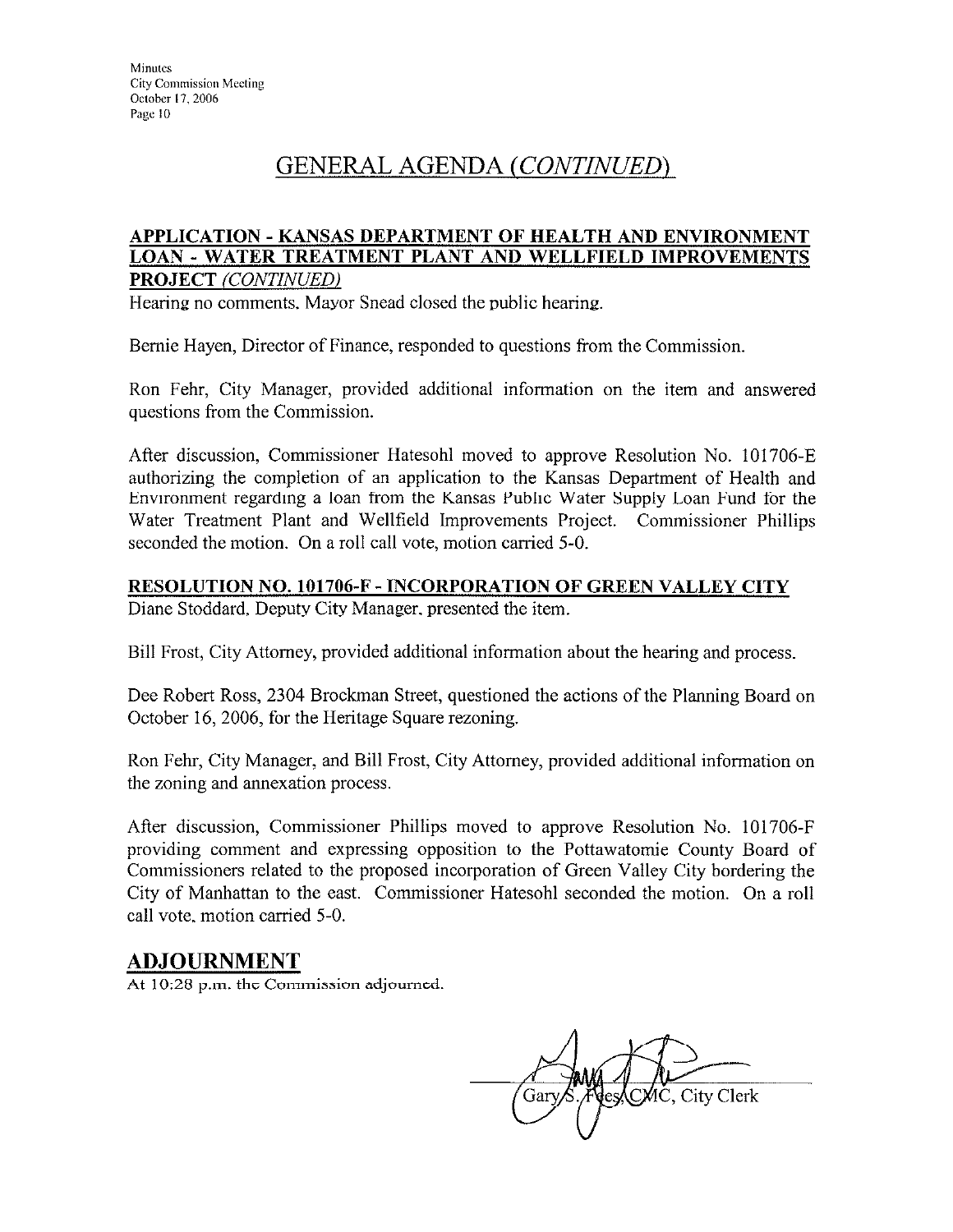#### **STAFF REPORT**

## **ON AN APPLICATION TO REZONE PROPERTY**

**FROM:** I-3, Light Industrial District.

**TO:** LM-SC, Light Manufacturing-Service Commercial District.

**APPLICANTS:** Sinaa Abdulamir and Imad Khamis.

**ADDRESS:** 2143 Prairie Glen Place, Manhattan, KS 66502

**OWNERS:** Sinaa Abdulamir and Imad Khamis**.** 

**ADDRESS:** 2143 Prairie Glen Place, Manhattan, KS 66502

**LOCATION:** south of Ft. Riley Boulevard, and on the north side of Fair Lane between S. 14<sup>th</sup> Street and S. 15<sup>th</sup> Street, generally at 1423 Fair Lane.

Lots 187-189, and the west <sup>1</sup>/<sub>2</sub> of Lot 190, Ward 6. In the 1980's, the north 20 feet of the lots was acquired as Permanent Easement for Right-of-Way with the Ft. Riley Boulevard street project.

**AREA:** approximately .52 acres (22, 651 square feet).

## **DATE OF PUBLIC NOTICE PUBLICATION:** Monday, August 28, 2006

**DATE OF PUBLIC HEARING: PLANNING BOARD:** Monday, September 18, 2006 **CITY COMMISSION:** Tuesday, October 3, 2006

**EXISTING USE:** Vacant light industrial tract of land.

**PHYSICAL AND ENVIRONMENTAL CHARACTERISTICS:** The undeveloped site is a generally flat grass covered tract of land with several large deciduous trees along Fair Lane. The site is slightly elevated above the Ft. Riley Boulevard, which is to the north. Fair Lane, a concrete alley approximately 15 feet in width, is to the south of the site and is the only access to the tract. No access (curb cut) is allowed onto Ft. Riley Boulevard. The site drains to Fair Lane and to the east. In the 1980's, the north 20 feet of the lots was acquired as Permanent Easement for Right-of-Way with the Ft. Riley Boulevard street project.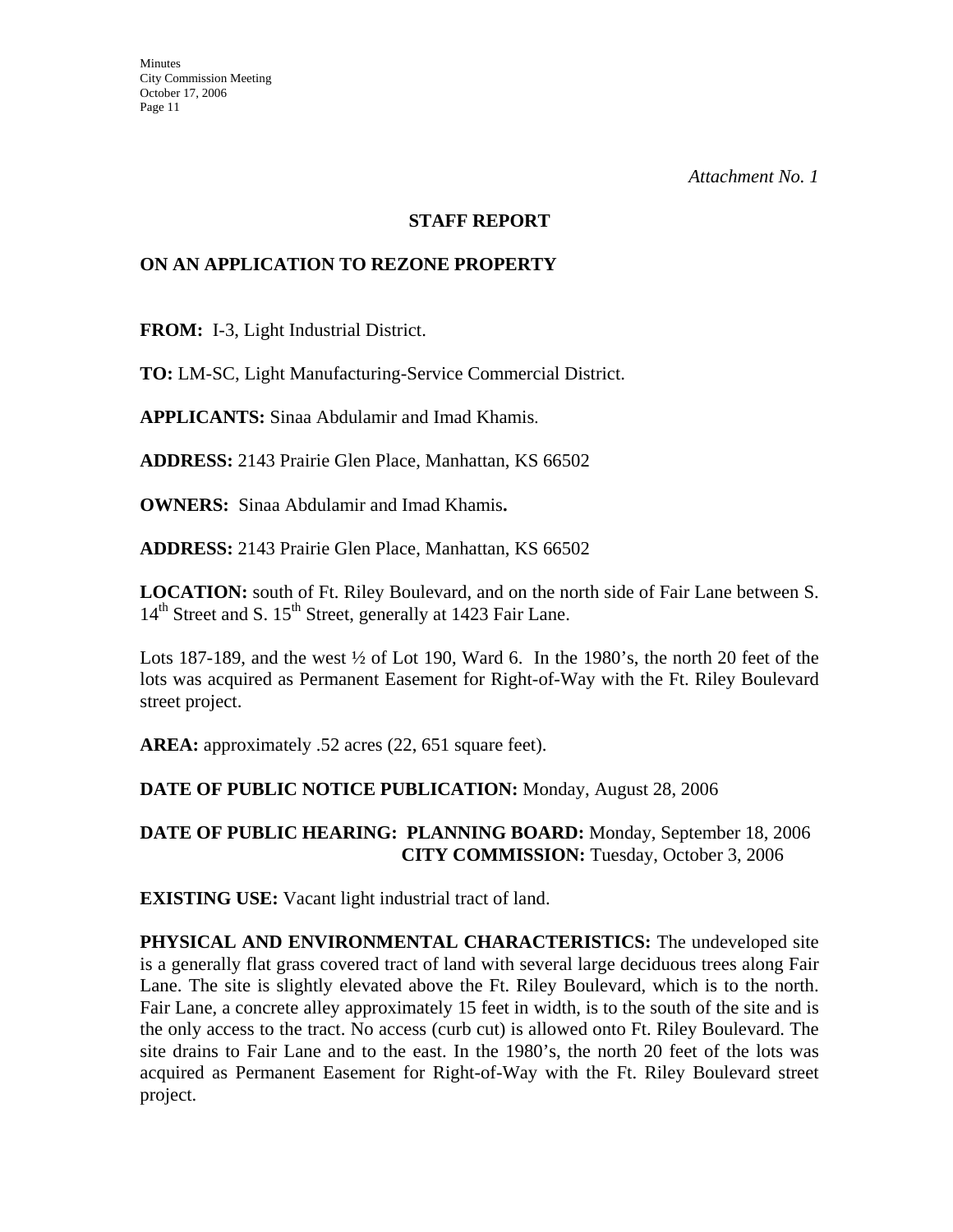#### **SURROUNDING LAND USE AND ZONING:**

- **(1) NORTH:** Ft. Riley Boulevard, nonconforming residence, City Parks and Recreation shops; I-3 District.
- **(2) SOUTH:** Fair Lane, nonconforming residence, storage yard, City storm water detention flood basins; I-3 District.
- **(3) EAST:** Storm detention/flood basins (City of Manhattan); I-3 District.
- **(4) WEST:** Telephone substation, nonconforming residence, S. 15<sup>th</sup> Street, Thomas Sign and museum; I-3 and LM-SC Districts.

**GENERAL NEIGHBORHOOD CHARACTER:** Generally a light industrial neighborhood consisting of a mix of contractors and nonconforming residential uses, which is separated from areas to the north by Fort Riley Boulevard. Existing uses are accessed from Fair Lane. The immediate neighborhood in the 1400-1500 block of Fair Lane is predominantly nonconforming residential, with light industrial uses to the south, west, and north of Ft. Riley Boulevard. To the east is undeveloped and used for storm water flood basins.

**SUITABILITY OF SITE FOR USES UNDER CURRENT ZONING:** The site is suitable for the permitted and conditional uses of the I-3 District and is greater in minimum lot size than required by the I-3 District. Minimum lot size is 5,000 square feet and the site is approximately 22,651 square feet in area.

**COMPATIBILITY OF PROPOSED DISTRICT WITH NEARBY PROPERTIES AND EXTENT TO WHICH IT MAY HAVE DETRIMENTAL AFFECTS:** The LM-SC District allows for a range of permitted uses found in both the C-5, Highway Service Commercial District, and the I-3 District. The area is an primarily I-3 District, except for an existing LM-SC District at the southwest corner of Ft. Riley Boulevard and S.  $15<sup>th</sup>$ Street. The proposed rezoning is consistent and compatible with the surrounding zoning districts.

**CONFORMANCE WITH COMPREHENSIVE PLAN:** The Manhattan Urban Area Comprehensive Plan shows the site as Industrial.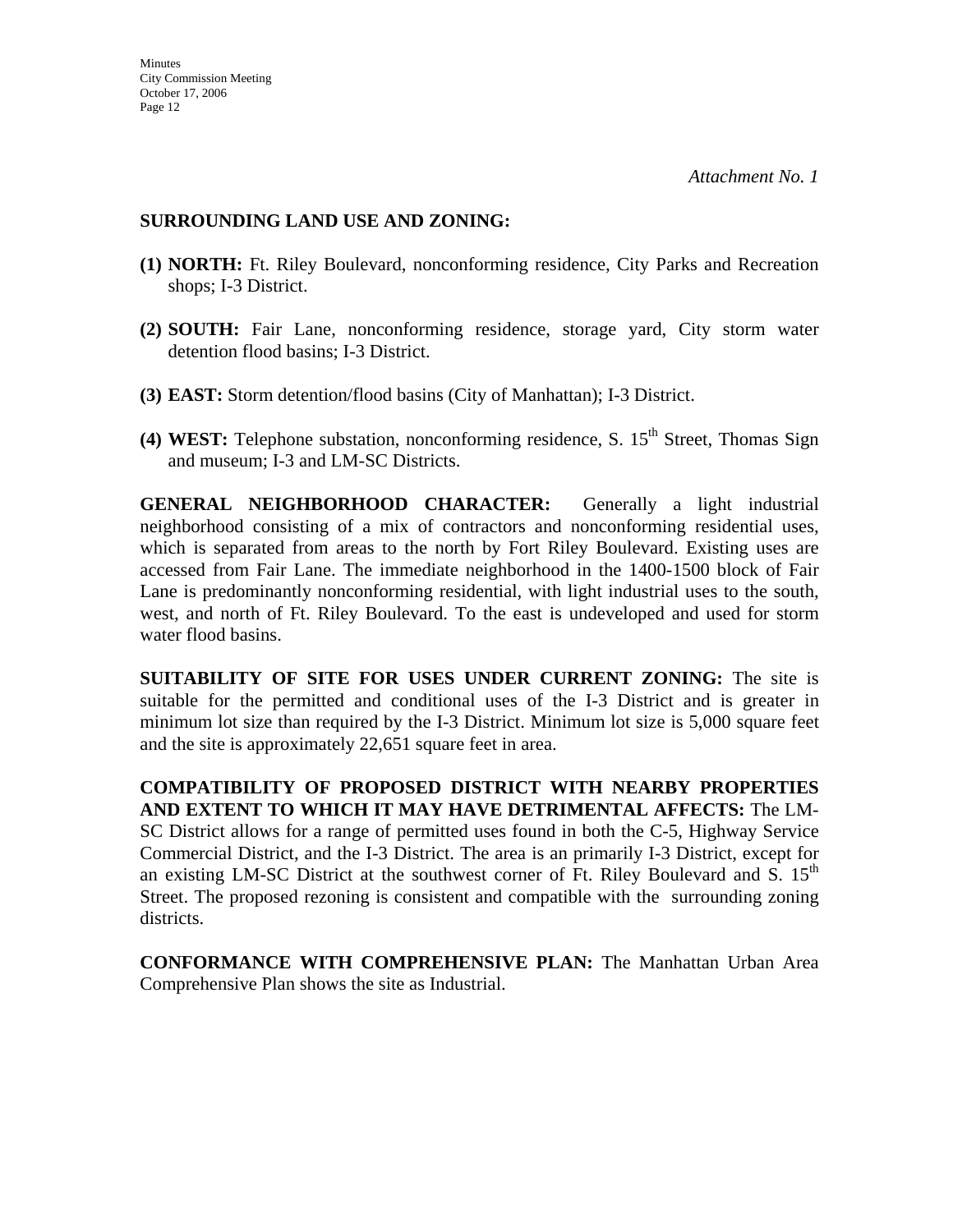# *Characteristics*

This category includes light manufacturing, warehousing and distribution, indoor and screened outdoor storage and other industrial services and operations.

# *Location*

Industrial uses should be located away from population centers or be adequately buffered. Traffic should not pass through residential areas. Access should be to one or more major arterials or highways capable of handling heavy truck traffic. Light industrial uses can typically be located in areas that also contain some highway-oriented commercial uses, and might benefit from close proximity and better access to their local customer.

The proposed rezoning combines light industrial and service commercial uses adjacent to a major street, Ft. Riley Boulevard. There is some highway commercial activity in the area, primarily north of Ft. Riley Boulevard, and at the west end of Fair Lane. An LM-SC District is to the west of the site. Access to the site is not through residential areas.

The proposed rezoning to LM-SC District is generally in conformance with the Manhattan Urban Area Comprehensive Plan.

**ZONING HISTORY AND LENGTH OF TIME VACANT AS ZONED:** The site is a part of the City's original platted Ward Districts. The site has been undeveloped for an undetermined period of time..

| 1954-1969 | A, First Dwelling House District  |
|-----------|-----------------------------------|
| 1954-1970 | B, Second Dwelling House District |
| 1954-1971 | E, Light Industrial District      |
| 1969-2006 | I-3, Light Industrial District    |

**CONSISTENCY WITH INTENT AND PURPOSE OF THE ZONING ORDINANCE:** The intent and purpose of the Zoning Regulations is to protect the public health, safety, and general welfare; regulate the use of land and buildings within zoning districts to assure compatibility; and to protect property values.

The Light Manufacturing-Service Commercial District is designed to promote and encourage diverse economic growth through coordinated and efficient use of land and collocation of light industrial and highway service commercial activities. Minimum lot size in the LM-SC District along a limited access arterial street is 20,000 square feet. The site is greater in area than minimum lot size.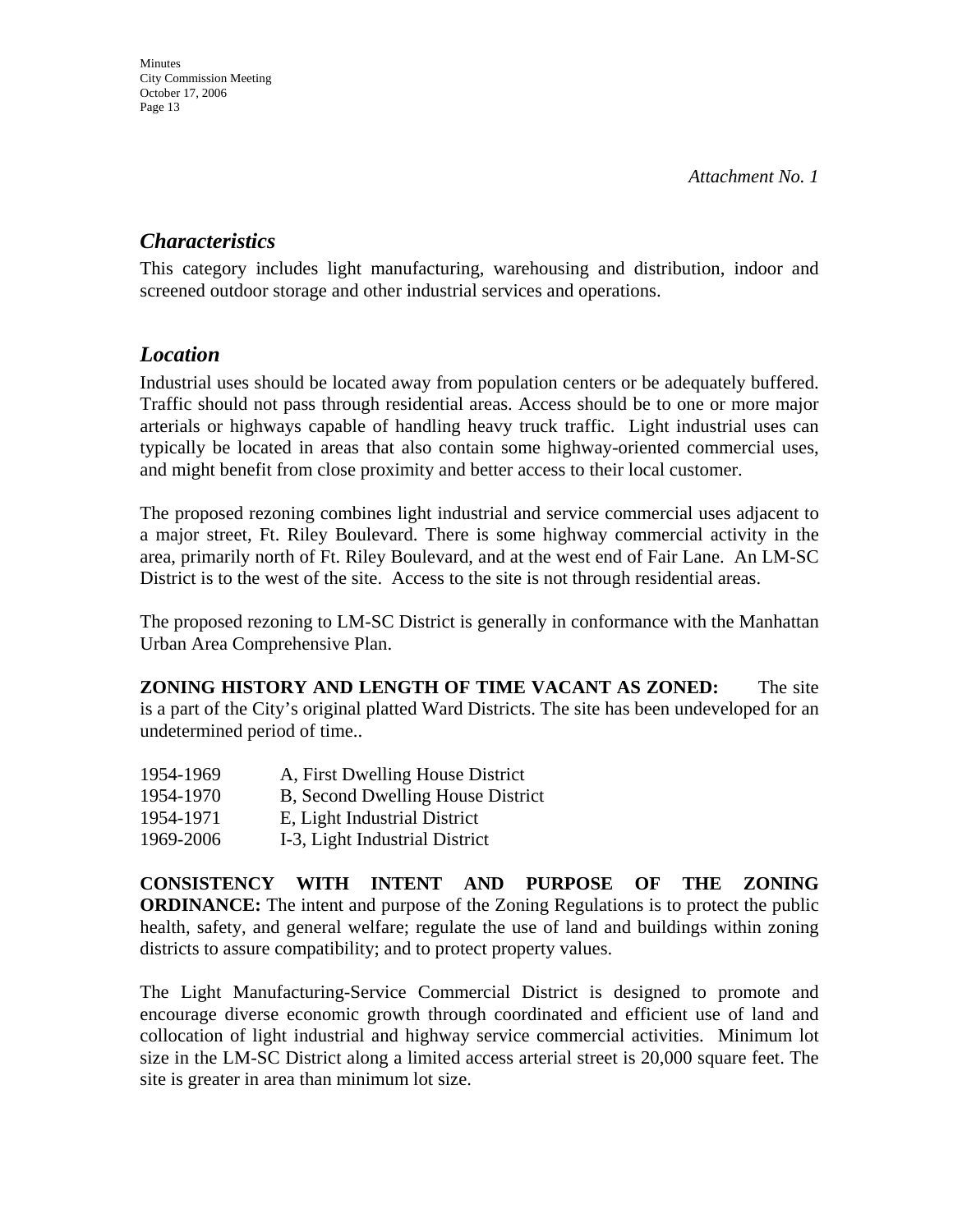**Minutes** City Commission Meeting October 17, 2006 Page 14

*Attachment No. 1* 

**RELATIVE GAIN TO THE PUBLIC HEALTH, SAFETY AND WELFARE THAT DENIAL OF THE REQUEST WOULD ACCOMPLISH, COMPARED WITH THE HARDSHIP IMPOSED UPON THE APPLICANT:** There appears to be no relative gain to the public that denial would accomplish. It may be a hardship on the owner if the rezoning is denied. The owner indicates a desire to relocate from their current business location at 700 N. 3<sup>rd</sup> Street, which is in the Manhattan Marketplace, Unit Two, Planned Unit Development. The applicant has indicated a desire to sell vehicles, as well as have a truck rental business. The I-3 District permits vehicle repair and automobile rental, but not truck rental and automobile sales.

**ADEQUACY OF PUBLIC FACILITIES AND SERVICES:** Adequate sanitary sewer and water are available to serve the site.

The site adjoins Ft. Riley Boulevard to the north and access will be from S. 15<sup>th</sup> Street and S. Manhattan Avenue connections to Fair Lane, since no access is allowed onto Ft. Riley Boulevard from the site. S. Manhattan Avenue and Ft. Riley Boulevard intersection is from a stoplight controlled intersection with left turn lanes off Ft. Riley Boulevard. Currently, there are no dedicated left-turn lanes on Ft. Riley Boulevard at the intersection of Ft. Riley Boulevard and S. 15<sup>th</sup> Street. However, left turn lanes on Ft. Riley Boulevard at the intersection Ft. Riley Boulevard and S.  $15<sup>th</sup>$  Street are proposed to be constructed in 2007. The proposed rezoning should not adversely affect the motoring public making left turn movements onto S.  $15<sup>th</sup>$  Street due to traffic improvements at the intersection, which are scheduled for construction in 2007.

Fair Lane alley is the limited in width and has been used by businesses along its frontage for many years. Traffic volumes may increase as a result of the rezoning, but would not be inconsistent with the permitted traffic generators that I-3 District allows as permitted uses, such as auto rental, car washes, vehicle repair and similar vehicle related uses.

#### **OTHER APPLICABLE FACTORS:** None.

**STAFF COMMENTS:** City Administration recommends approval of the proposed rezoning of 1423 Fair Lane from I-3, Light Industrial District, to LM-SC, Light Manufacturing-Service Commercial District.

# **ALTERNATIVES:**

1. Recommend approval of the proposed rezoning of 1423 Fair Lane from I-3, Light Industrial District, to LM-SC, Light Manufacturing-Service Commercial District, stating the basis for such recommendation.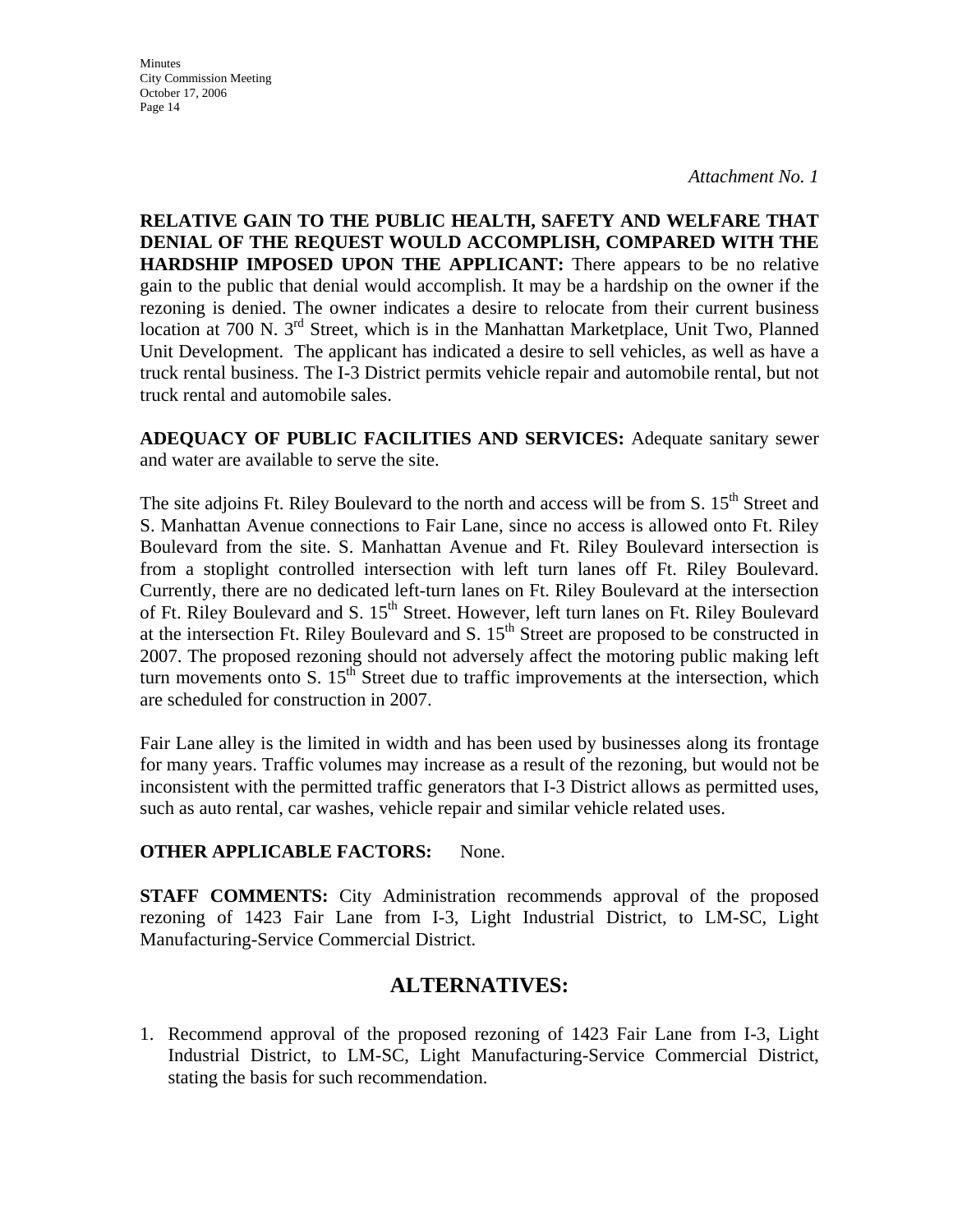2. Recommend denial of the proposed rezoning, stating the specific reasons for denial.

3. Table the proposed rezoning to a specific date, for specifically stated reasons.

# **POSSIBLE MOTION:**

The Manhattan Urban Area Planning Board recommends approval of the proposed rezoning of 1423 Fair Lane from I-3, Light Industrial District, to LM-SC, Light Manufacturing-Service Commercial District, based on the findings in the Staff Report.

**PREPARED BY:** Steve Zilkie, AICP, Senior Planner

**DATE:** September 11, 2006

06020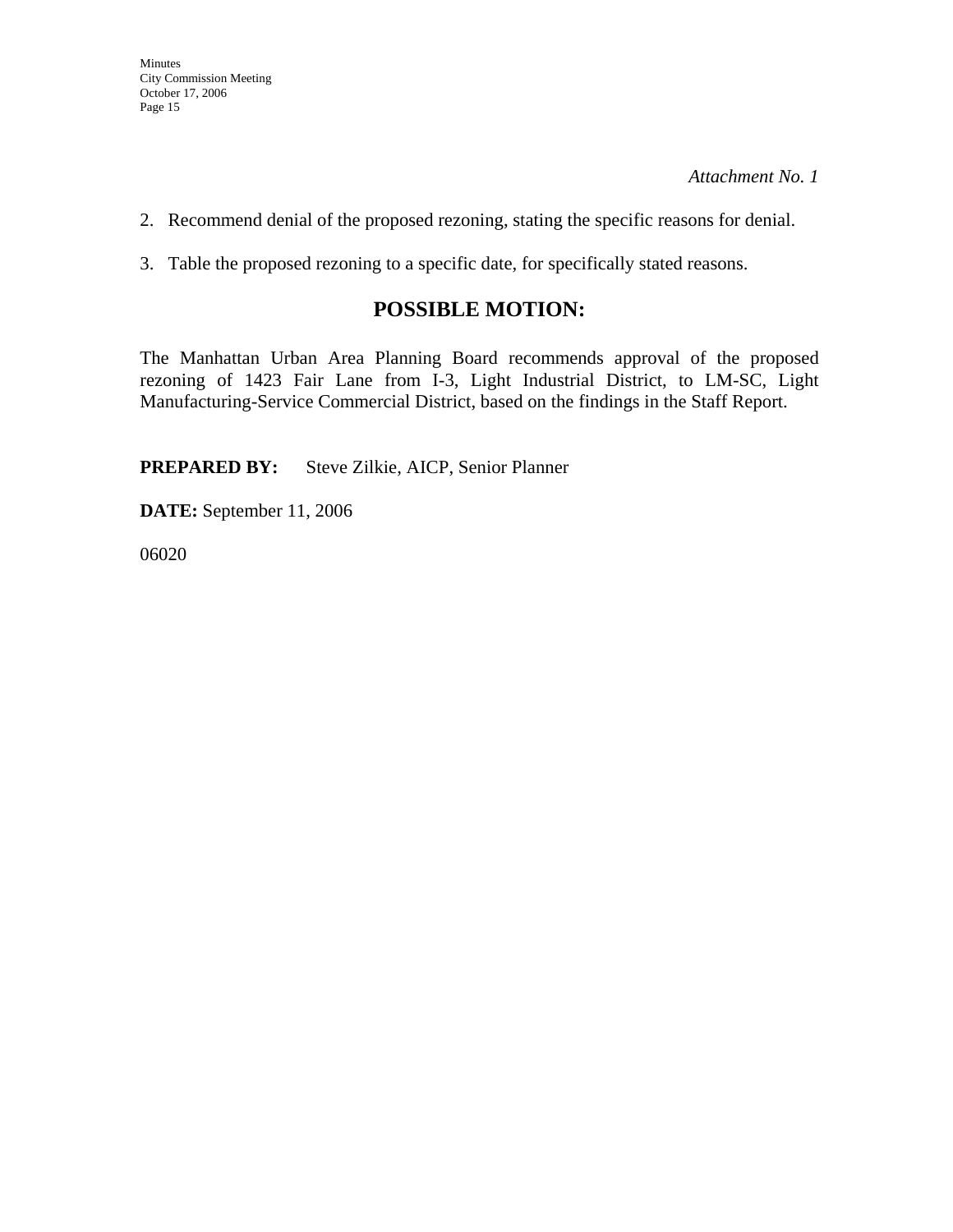### **STAFF REPORT**

## **ON AN APPLICATION TO REZONE PROPERTY**

**FROM:** C-6, Heavy Commercial District.

**TO:** C-5, Highway Service Commercial District.

**APPLICANT:** Ron Oberg.

**ADDRESS:** 1245 Bracken Court, Wichita KS 67206.

**OWNERS:** BBV LLC.

**ADDRESSES:** 1901 Ft. Riley Boulevard, Manhattan, KS 66502.

**LOCATION:** northwest of the intersection of Hayes Drive and McCall Road.

**AREA:** approximately .88-acres (38,333 square feet).

**DATE OF PUBLIC NOTICE PUBLICATION:** Monday, August 28, 2006

# **DATE OF PUBLIC HEARING: PLANNING BOARD:** Monday, September 18, 2006 **CITY COMMISSION:** Tuesday, October 3, 2006

**EXISTING USE:** Vacant heavy commercial tract of land.

**PHYSICAL AND ENVIRONMENTAL CHARACTERISTICS:** flat grass covered site, which drains to open swales along the south and east sides of the property. The tract is in the 100 Year Flood Plain. The 100 Year Flood elevation is 1008 feet above sea level in the industrial park The lowest enclosed floor for new construction must be one (1) foot above the flood elevation.

#### **SURROUNDING LAND USE AND ZONING:**

- **(1) NORTH:** gymnastics center; C-6 District.
- **(2) SOUTH:** McCall Road, Super Wal-Mart, Goodyear Tire Store and other service commercial uses; PUD and C-5 District.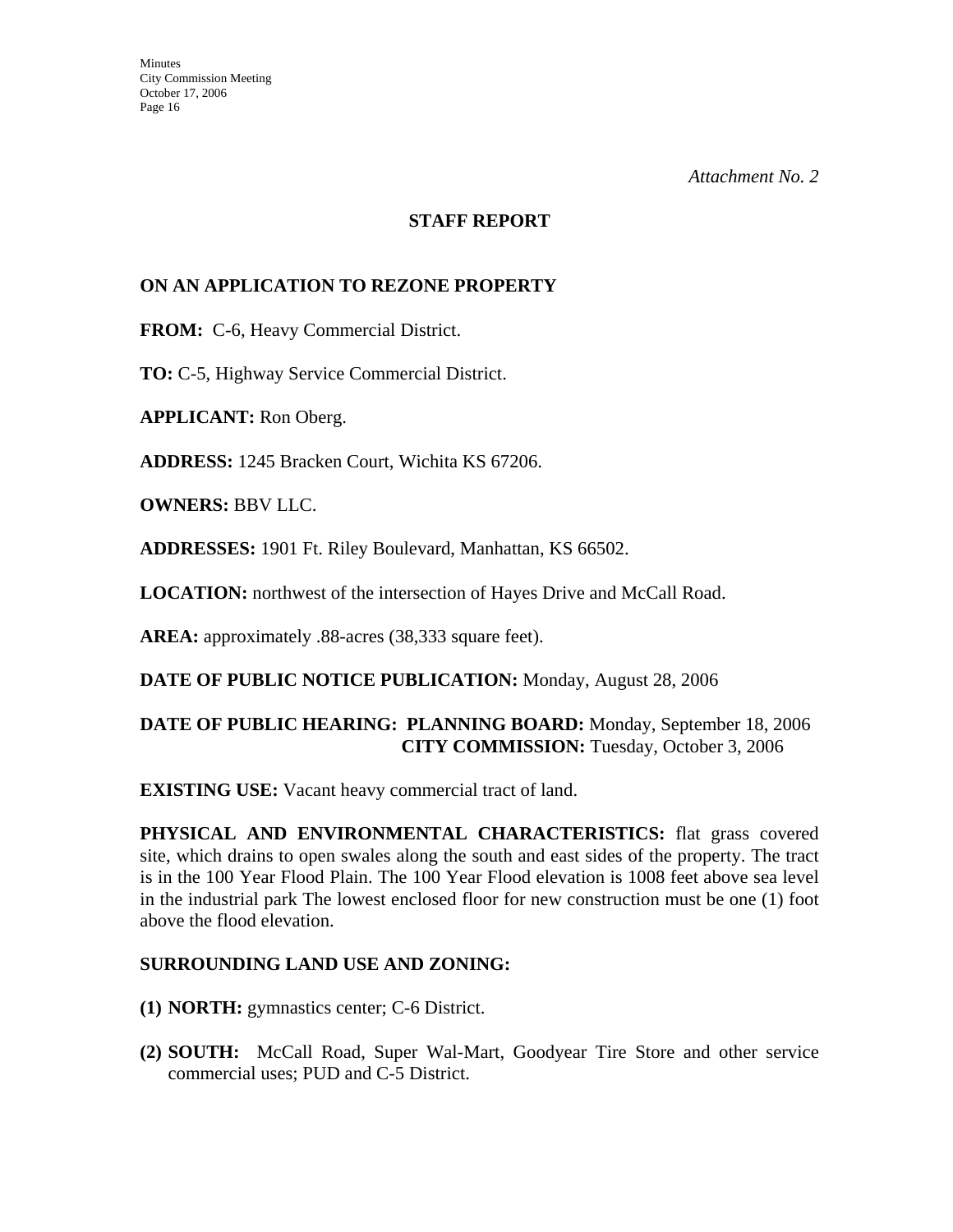- **(3) EAST:** Hayes Drive, storage units; I-2, Industrial Park District.
- **(4) WEST:** trash service and future service commercial; C-6 District and future Limey Pointe PUD.

**GENERAL NEIGHBORHOOD CHARACTER:** The general character of the neighborhood is a mix of industrial park and highway commercial uses. The neighborhood, in the vicinity of Hayes Drive and McCall Road is developing with retail and service commercial uses.

**SUITABILITY OF SITE FOR USES UNDER CURRENT ZONING:** The minimum lot size in the C-6 District is 10,000 square feet. The 38,333 square foot tract exceeds the minimum lot size for permitted and conditional uses allowed in the C-6 District and is suitable for heavy commercial development.

**COMPATIBILITY OF PROPOSED DISTRICT WITH NEARBY PROPERTIES AND EXTENT TO WHICH IT MAY HAVE DETRIMENTAL AFFECTS:** The proposed C-5 District is compatible with highway oriented businesses in the surrounding area. The site is located along a major street, McCall Road, and in close proximity to another major street, Tuttle Creek Boulevard. Increases in traffic, light and noise will be consistent with existing and future conditions in the neighborhood.

**6. CONFORMANCE WITH COMPREHENSIVE PLAN:** The Future Land Use Map for the Northeast Planning Area designates the site as Community Commercial (CC). Applicable policies include:

# COMMUNITY COMMERCIAL (CC)

# *CC 1: Characteristics*

Community Commercial Centers provide a mix of retail and commercial services in a concentrated and unified setting that serves the local community and may also provide a limited draw for the surrounding region. These centers are typically anchored by a larger national chain, between 120,000 and 250,000 square feet, which may provide sales of a variety of general merchandise, grocery, apparel, appliances, hardware, lumber, and other household goods. Centers may also be anchored by smaller uses, such as a grocery store, and may include a variety of smaller, complementary uses, such as restaurants, specialty stores (such as books, furniture, computers, audio, office supplies, or clothing stores), professional offices and health services. The concentrated, unified design of a community commercial center allows it to meet a variety of community needs in a "one-stop shop" setting, minimizing the need for multiple vehicle trips to various commercial areas around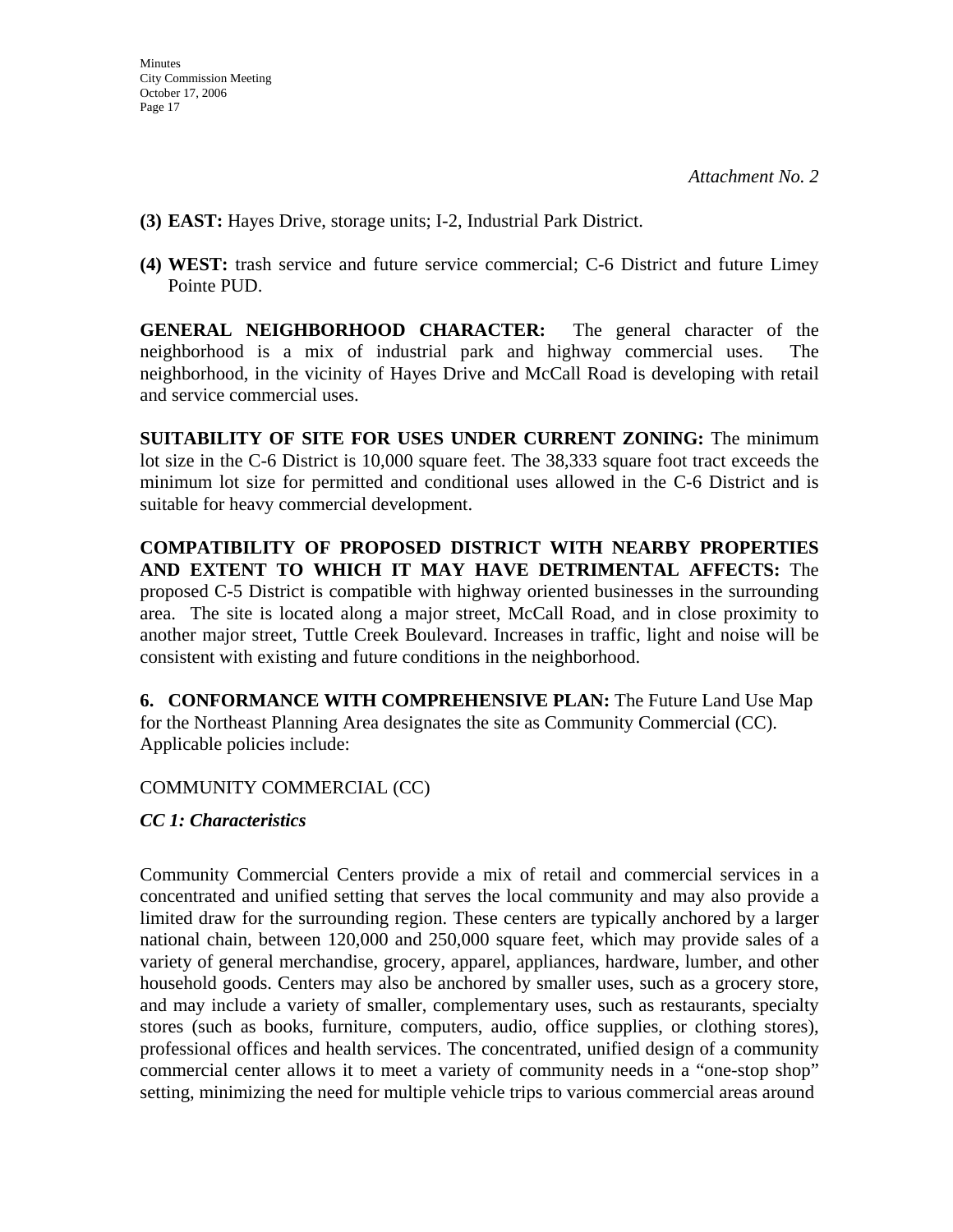**Minutes** City Commission Meeting October 17, 2006 Page 18

*Attachment No. 2* 

 the community. Although some single use highway-oriented commercial activities will continue to occur in some areas, this pattern of development is generally not encouraged.

# *CC 2: Location*

Community Commercial Centers should be located at the intersection of one or more major arterial streets. They may be located adjacent to urban residential neighborhoods and may occur along major highway corridors as existing uses become obsolete and are phased out and redeveloped over time. Large footprint retail buildings (often known as "big-box" stores) shall only be permitted in areas of the City where adequate access and services can be provided.

*CC 3: Size* 

Typically require a site of between 10 and 30 acres.

# *CC 4: Unified Site Design*

A unified site layout and design character (buildings, landscaping, signage, pedestrian and vehicular circulation) shall be required and established for the center to guide current and future phases of development. Building and site design should be used to create visual interest and establish a more pedestrian-oriented scale for the center and between out lots.

## *CC 5: Architectural Character*

 Community Commercial Centers shall be required to meet a basic level of architectural detailing, compatibility of scale with surrounding areas, pedestrian and bicycle access, and mitigation of negative visual impacts such as large building walls, parking areas, and service and loading areas. While these requirements apply to all community commercial development, they are particularly important to consider for larger footprint retail buildings, or "big-box" stores. A basic level of architectural detailing shall include, but not be limited to, the following:

- Façade and exterior wall plane projections or recesses;
- Arcades, display windows, entry areas, awnings, or other features along facades facing public streets;
- Building facades with a variety of detail features (materials, colors, and patterns); and
- High quality building materials.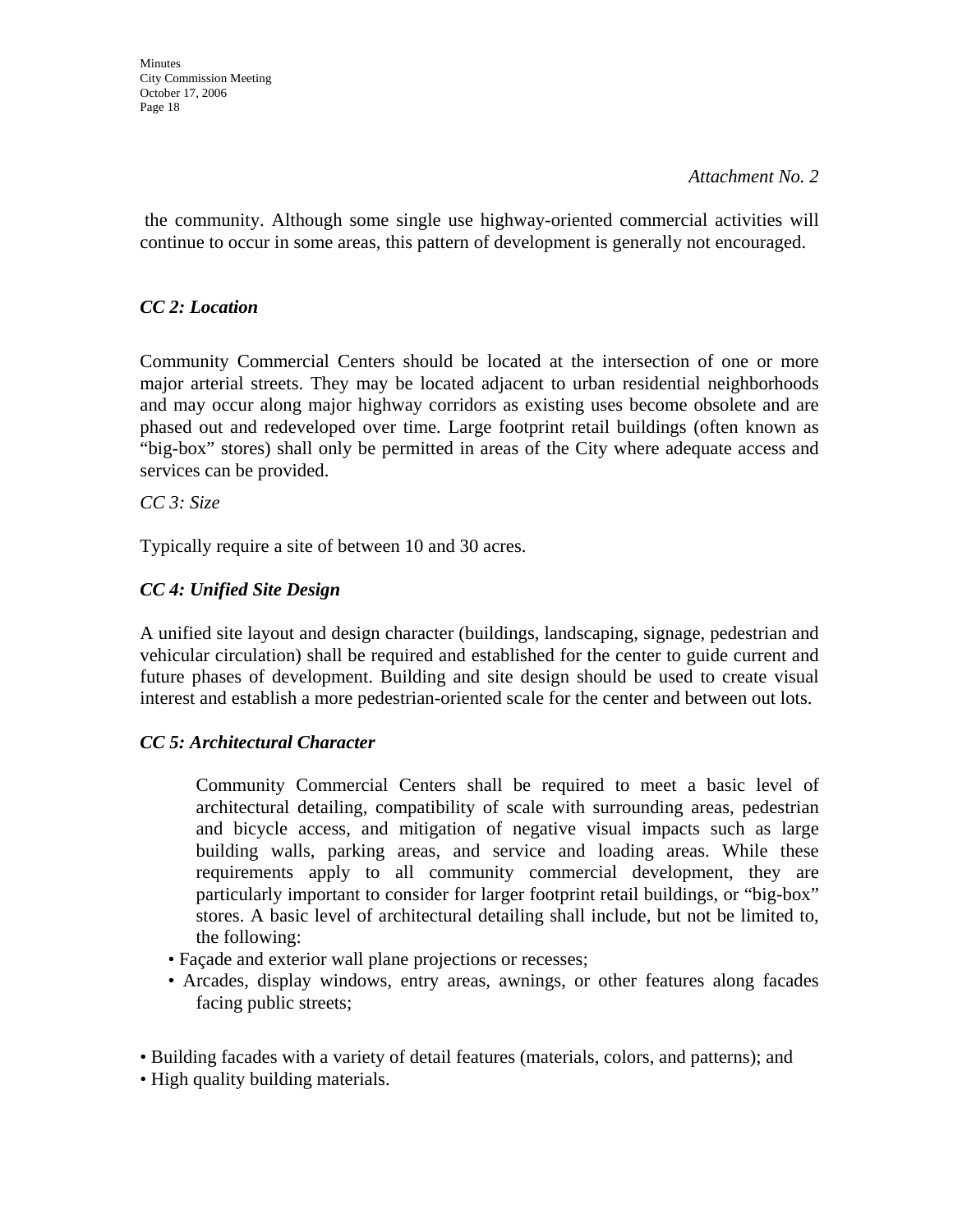# *CC 6: Organization of Uses*

Community commercial services should be concentrated and contained within planned activity centers, or nodes, throughout the community. Within each activity center or node, complementary uses should be clustered within walking distance of each other to facilitate efficient, "one-stop shopping", and minimize the need to drive between multiple areas of the center. Large footprint retail buildings, or "big-box" stores should be incorporated as part of an activity center or node along with complementary uses. Isolated single store developments are strongly discouraged.

# *CC 7: Parking Design and Layout*

Uninterrupted expanses of parking should be avoided. Parking areas should be broken into smaller blocks divided by landscaping and pedestrian walkways. Parking areas should be distributed between the front and sides of buildings, or front and rear, rather than solely in front of buildings to the extent possible.

# *CC 8: Circulation and Access*

.

Clear, direct pedestrian connections should be provided through parking areas to building entrances and to surrounding neighborhoods or streets. Integrate main entrances or driveways with the surrounding street network to provide clear connections between uses for vehicles, pedestrians, and bicycles.

The proposed C-5 District is generally in conformance to the Comprehensive Plan. The single-use highway service activity is generally discouraged to reduce multiple vehicle trips. The proposed rezoning site is limited in area and is an example of a single-use site that the Plan also recognizes may occur in the area.

**ZONING HISTORY AND LENGTH OF TIME VACANT AS ZONED:** Part of the site was annexed in 1968 and the other part in 1969. The site has been vacant for an undetermined period of time.

- 1968- 1969 E, Light Industrial District
- 1969- 1971 I-3, Light Industrial District
- 1971- 1979 I-2, Industrial Park District
- 1979- 2006 C-6, Heavy Commercial District

**CONSISTENCY WITH INTENT AND PURPOSE OF THE ZONING ORDINANCE:** The intent and purpose of the Zoning Regulations is to protect the public health, safety, and general welfare; regulate the use of land and buildings within zoning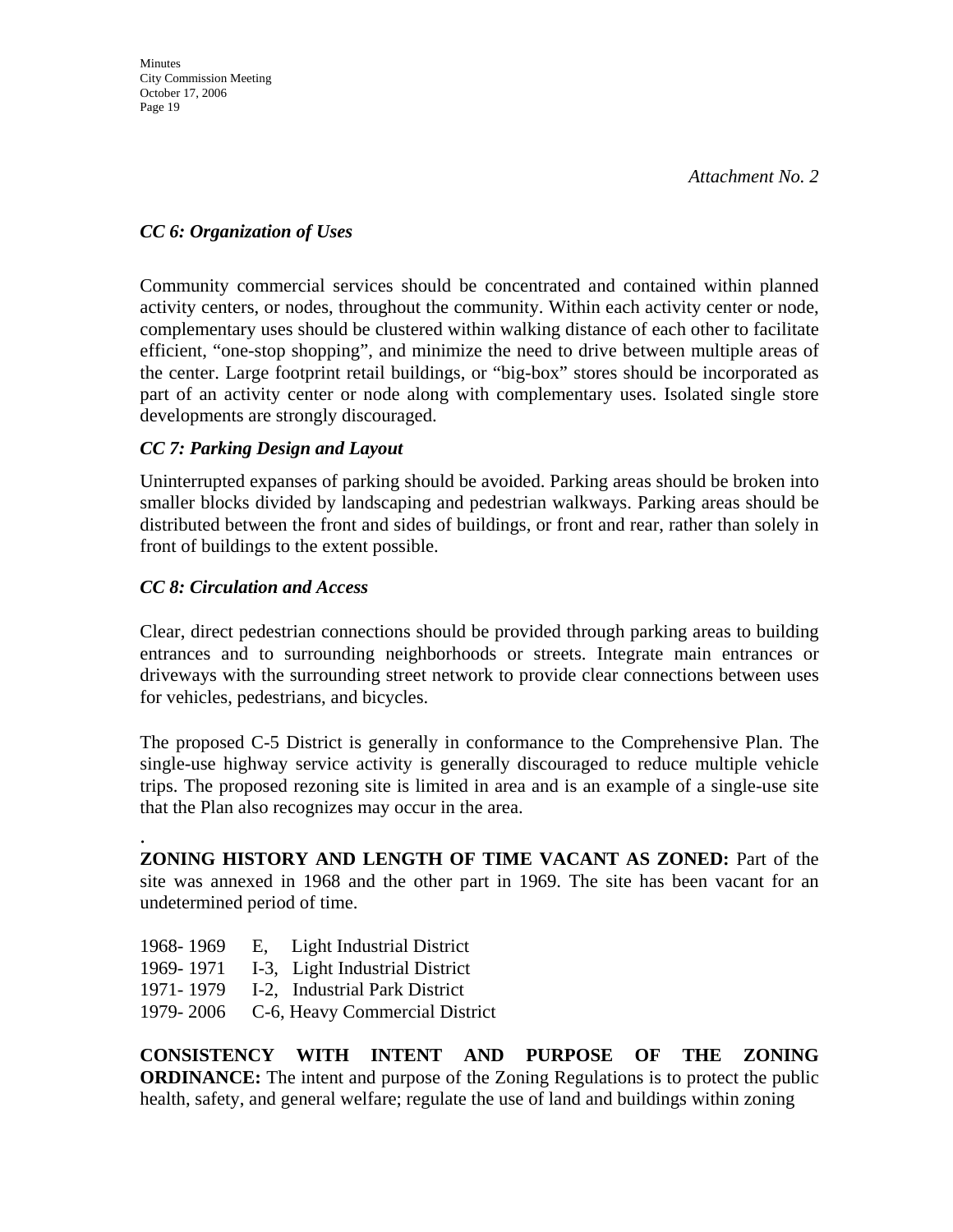districts to assure compatibility; and to protect property values. The C-5 District is designed to provide for businesses offering accommodations, supplies, or services to motorists, and for certain specialized activities which require access to major streets and highways. The site is along a major street, McCall Road, and in close proximity to Tuttle Creek Boulevard, another major street.

The proposed rezoning is consistent with the intent of the C-5 District.

**RELATIVE GAIN TO THE PUBLIC HEALTH, SAFETY AND WELFARE THAT DENIAL OF THE REQUEST WOULD ACCOMPLISH, COMPARED WITH THE HARDSHIP IMPOSED UPON THE APPLICANT:** The site is located in close proximity to the City's public water well fields. The C-5 District allows underground storage of liquid fuel, such as gasoline associated with an automobile service station or convenience store. The rezoning site is within the well field limits, which prohibit underground storage tanks. No other adverse impacts to the public should be expected as a result of the rezoning. Denial of the request may be a hardship upon the applicant. The applicant would like to develop the site with a drive-in restaurant, which the C-6 District prohibits. A restaurant, not including a drive-up window, is a Conditional Use in the C-6 District.

**ADEQUACY OF PUBLIC FACILITIES AND SERVICES:** Adequate streets, sanitary sewer, and water are available to serve the site. No additional public improvements are needed to serve the site as a part of the proposed C-5 District.

## **OTHER APPLICABLE FACTORS:** None.

**STAFF COMMENTS:** City Administration recommends approval of the proposed rezoning of an approximate .88 acre tract of land on the northwest corner of Hayes Drive and McCall Road from C-6, Heavy Commercial District, to C-5, Highway Service Commercial District.

# **ALTERNATIVES:**

- 1. Recommend approval of the proposed rezoning of an approximate .88 acre tract of land on the northwest corner of Hayes Drive and McCall Road from C-6, Heavy Commercial District, to C-5, Highway Service Commercial District, stating the basis for such recommendation.
- 2. Recommend denial of the proposed rezoning, stating the specific reasons for denial.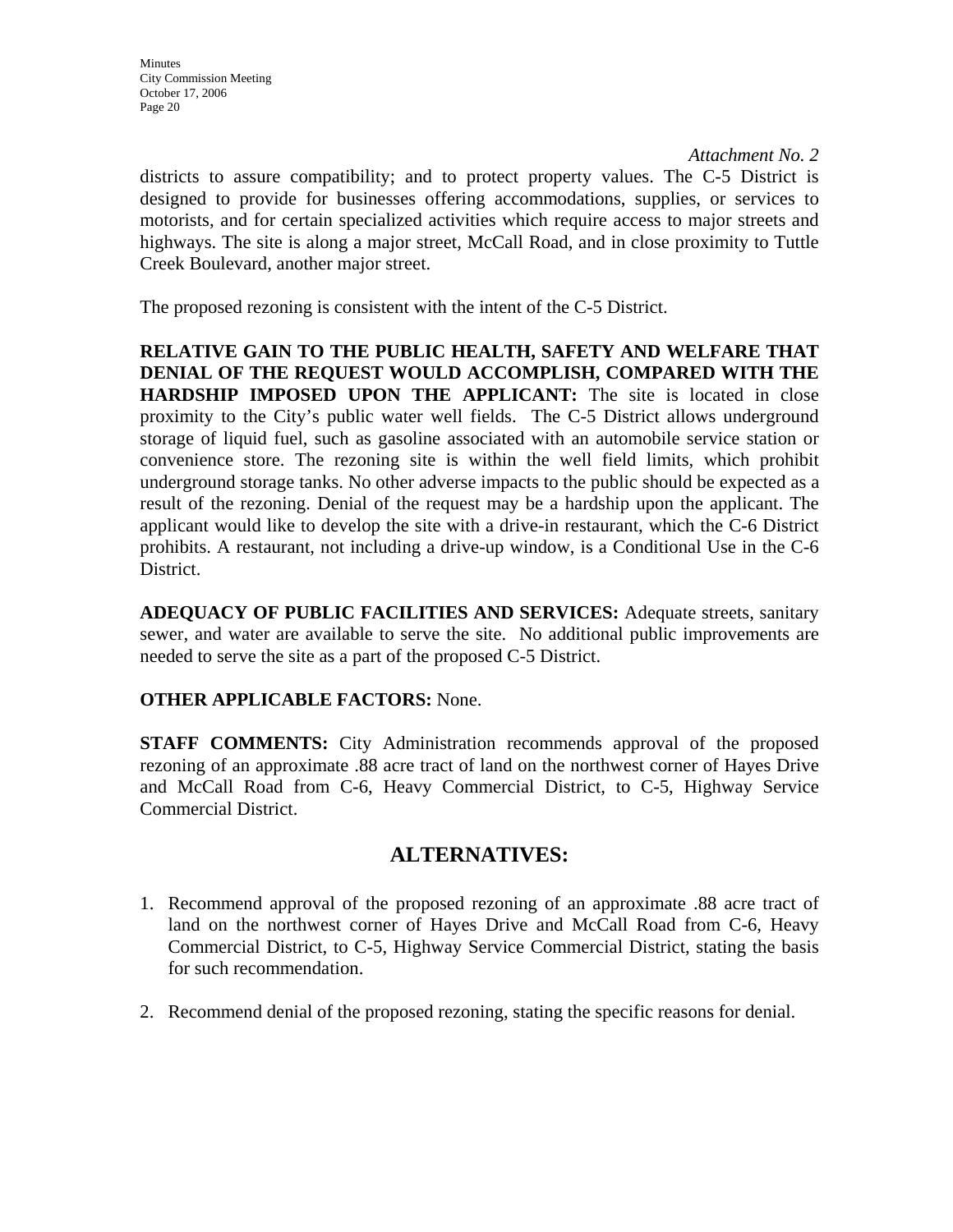Minutes City Commission Meeting October 17, 2006 Page 21

*Attachment No. 2* 

3. Table the proposed rezoning to a specific date, for specifically stated reasons.

# **POSSIBLE MOTION:**

The Manhattan Urban Area Planning Board recommends approval of the proposed rezoning an approximate .88 acre tract of land on the northwest corner of Hayes Drive and McCall Road from C-6, Heavy Commercial District, to C-5, Highway Service Commercial District, based on the findings in the Staff Report .

**PREPARED BY:** Steve Zilkie, AICP, Senior Planner

**DATE:** September 11, 2006

06021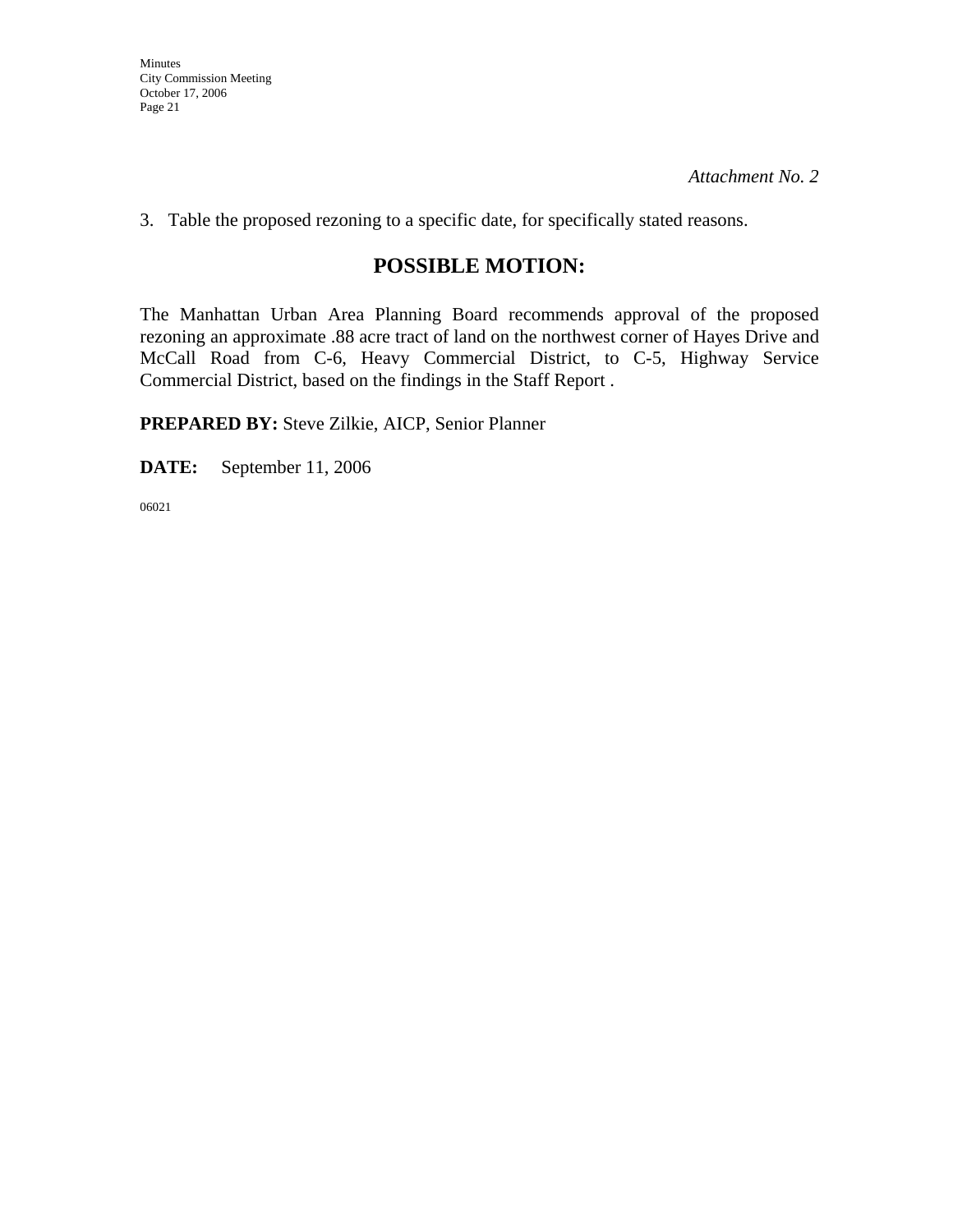# **STAFF REPORT STATE OR MUNICIPAL FACILITY REVIEW**

**APPLICANT:** Board of Commissioners of Riley County

**ADDRESS:** 110 Court House Plaza

**LOCATION:** Riley County Law Enforcement Center (LEC)

**AREA:** 6.33 acres

**DATE OF PUBLIC NOTICE PUBLICATION:** Monday, August 28 , 2006

## **DATE OF PUBLIC HEARING: PLANNING BOARD:** Monday, September 18, 2006 **CITY COMMISSION:** Tuesday, October 17, 2006

*At the conclusion of the hearing, the Manhattan Urban Area Planning Board shall forward its recommendation to the Governing Body. Such recommendation shall include all factors and reasons the Board relies upon to support such recommendation. In arriving at such recommendation, the Planning Board shall balance the public interests to be served by the construction or expansion of the utility or facility, as opposed to the impact upon interests intended to be protected by the Zoning Regulations. In balancing such interests, the Planning Board shall consider factors, such as:* 

**EXISTING USE:** Riley County LEC approved in 1998 (Ordinance No. 6005 attached). The LEC is the headquarters for the Riley County Police Department (RCPD). The application documents indicate there are 184 off-street parking spaces and 7 ADA parking spaces.

**PROPOSED USE:** a proposed 10,860 square building expansion on the north side of the existing building for maximum security housing of prisoners that must be separated from other prisoners. Several multipurpose rooms are proposed, one of which will be for a laundry and the others on an as needed basis, such as consoling of a prisoner. No additional off-street parking is proposed. The facility will be manned by existing staff. A security fence and gate are proposed in front of the expansion and along the northern and eastern boundary lines connecting to an existing fence on the eastern boundary line.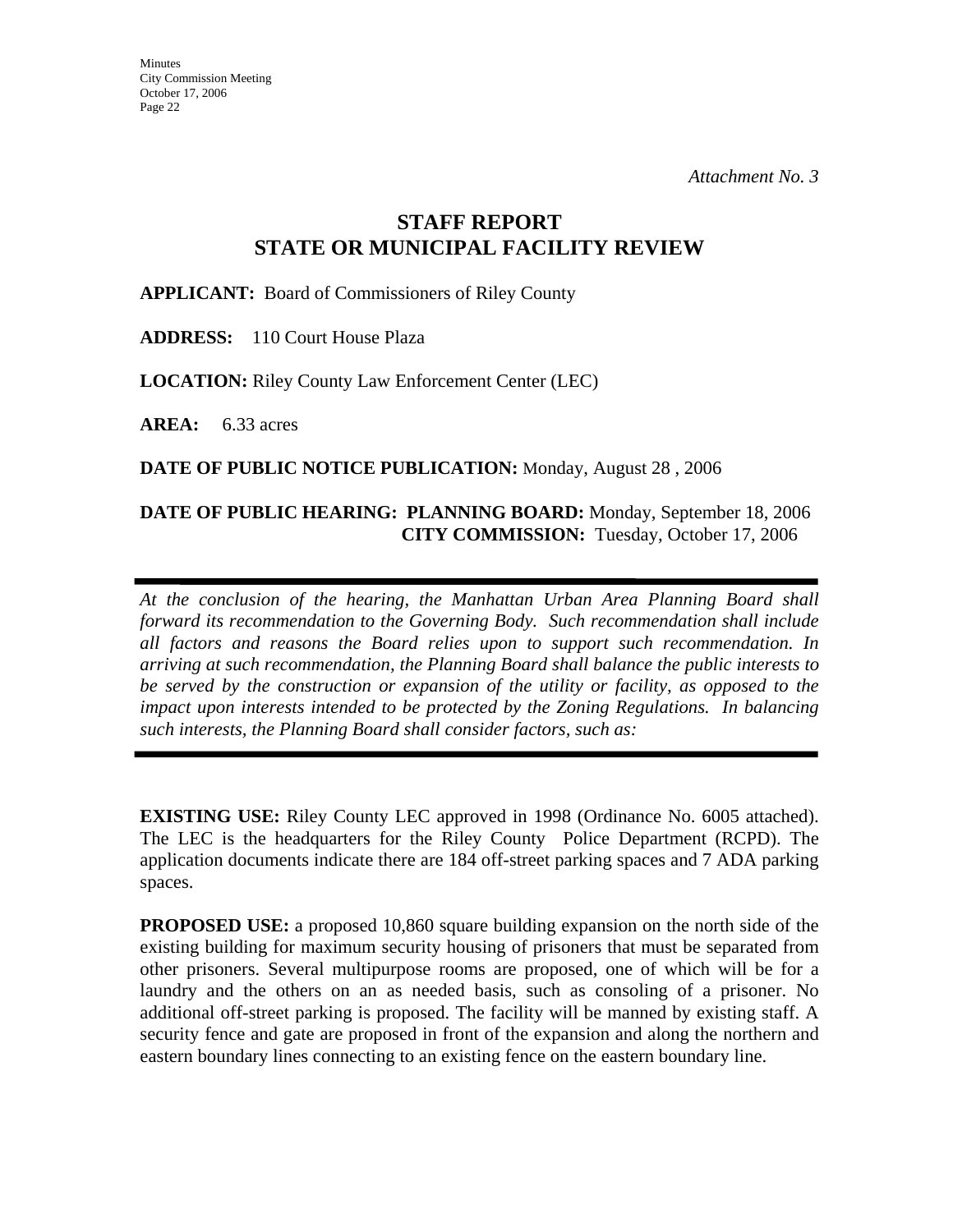**Minutes** City Commission Meeting October 17, 2006 Page 23

*Attachment No. 3* 

**PHYSICAL AND ENVIRONMENTAL CHARACTERISTICS:** The site is bounded on the south and west by Ft. Riley Boulevard and Seth Child Rod, respectively. The northeast side of the site is along Wildcat Creek. The site drains to Wildcat Creek. The existing LEC is approximately 33,500 square feet of jail space and 24,100 square feet of administrative space. Accessory buildings include a detached vehicle service building in the southeast corner of the site and a storage building along the south side of the northern access road.

**THE NATURE AND SCOPE OF THE MUNICIPALITY OR STATE AGENCY:**  The Riley County Police Department provides law enforcement and detention operations for all of Riley County.

**THE FUNCTION OF THE UTILITY OR FACILITY:** The existing LEC provides detention and administrative services for Riley County.

**THE EXTENT OF THE PUBLIC INTEREST TO BE SERVED BY THE UTILITY OR FACILITY:** The applicant indicates that, "The Riley County Police Department serves the public good through enforcement of laws and ordinances within the County and communities herein. The staff of officers and administrative personnel provide services to safeguard our population from criminals and those who would commit crimes." The proposed expansion is intended to increase the effectiveness of the services provided by the LEC.

**THE EFFECT THAT REGULATION OF THE CONSTRUCTION, OR EXPANSION, EITHER BY THE IMPOSITION OF REQUIREMENTS NECESSARY TO MITIGATE IMPACTS OR BY A COMPLETE DENIAL, WILL HAVE UPON THE MUNICIPALITY'S, OR STATE AGENCY'S, ABILITY TO EFFICIENTLY, ECONOMICALLY AND PRUDENTLY MEET THE PUBLIC INTERESTS THEY ARE SERVING:** The effect of regulation by imposing mitigating requirements on the proposed expansion, or the complete denial of the proposed expansion, would reduce the effectiveness of the RCPD by hindering the RCPD's ability to house maximum security prisoners in a separate area of the LEC. The applicant indicates that, "The proposed addition is primarily allocated to housing maximum security inmates as this is the fastest growing component of detention population in this area."

**THE IMPACT THAT CONSTRUCTION OR EXPANSION OF THE UTILITY OR FACILITY WILL HAVE UPON THE LEGITIMATE INTERESTS OF THAT PORTION OF THE COMMUNITY IN WHICH IT IS PROPOSED TO BE LOCATED:** Minimal impact is expected on the surrounding neighborhood. Traffic light and noise as a result of the expansion is minimal. Adjoining properties to the south and west are highways. To the east is Wildcat Creek and vacant residential land in the Wildcat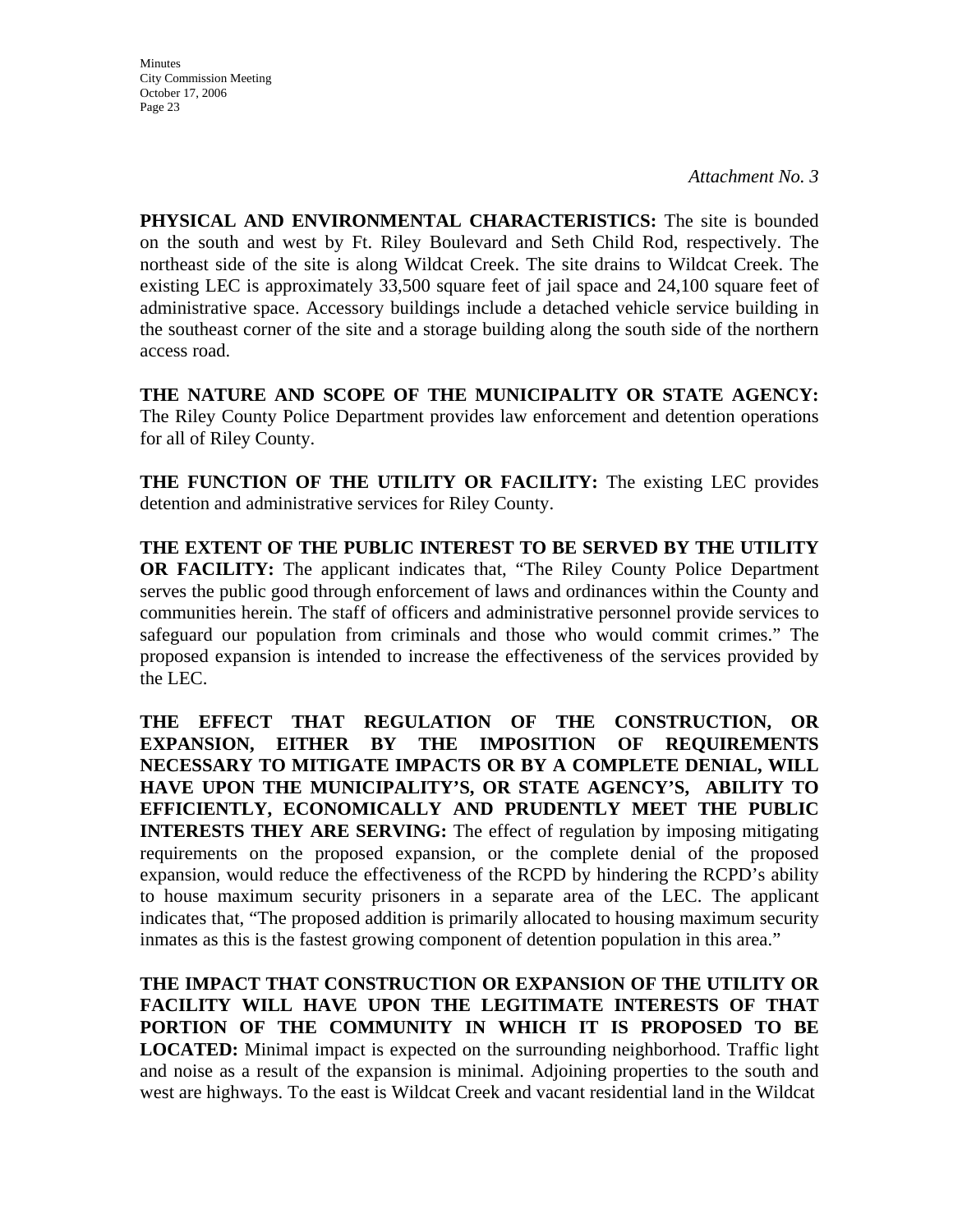**Minutes** City Commission Meeting October 17, 2006 Page 24

Creek Floodway. No portion of the expansion, however, is in the 100 Year Flood Plain part of Wildcat Creek. To the north is a veterinary clinic in the C-5, Highway service Commercial District. The proposed expansion is setback from the north lot line a distance of approximately 75 feet. The expansion is setback from Seth Child Road the same front yard setback as the existing building, or approximately 180-190 feet at the point of the expansion. The front and rear building heights are at the same heights as the existing building. The expansion will be constructed with similar materials.

**IF THE OWNER OF THE UTILITY OR FACILITY IS THE CITY OF MANHATTAN, AND IF THE FACILITY OR UTILITY IS OF A TYPE EMBRACED WITHIN THE COMPREHENSIVE PLAN, WHETHER OR NOT IT IS IN CONFORMITY WITH THAT PLAN:** The Comprehensive Plan identifies the site as Public/Semi-Public, which reflects the existing LEC. The proposed expansion conforms to the Comprehensive Plan.

**OTHER FACTORS AS THE PLANNING BOARD DEEMS APPROPRIATE AND RELEVANT:** The Manhattan Urban Area Planning Board may consider other factors it deems appropriate with respect to the expansion.

**STAFF RECOMMENDATION:** City Administration recommends approval of the proposed expansion for a maximum security addition to the Riley County Law Enforcement Center, with the following condition of approval:

1. The expansion shall be constructed as proposed.

*The Planning Board shall not recommend approval of the request unless it determines, by a preponderance of the evidence, that the public interests to be served by the construction or expansion of the utility or facility outweigh any impact upon legitimate community interests, as such impact is mitigated by any requirements of the Planning Board.* 

*If the Planning Board recommends approval, they shall also recommend any requirements or conditions they deem necessary to mitigate impacts caused by such use. Such requirements or conditions may include, but are not limited to, any bulk, or other requirements, which would have otherwise been applicable within the zoning district in which the proposed use is to be placed.*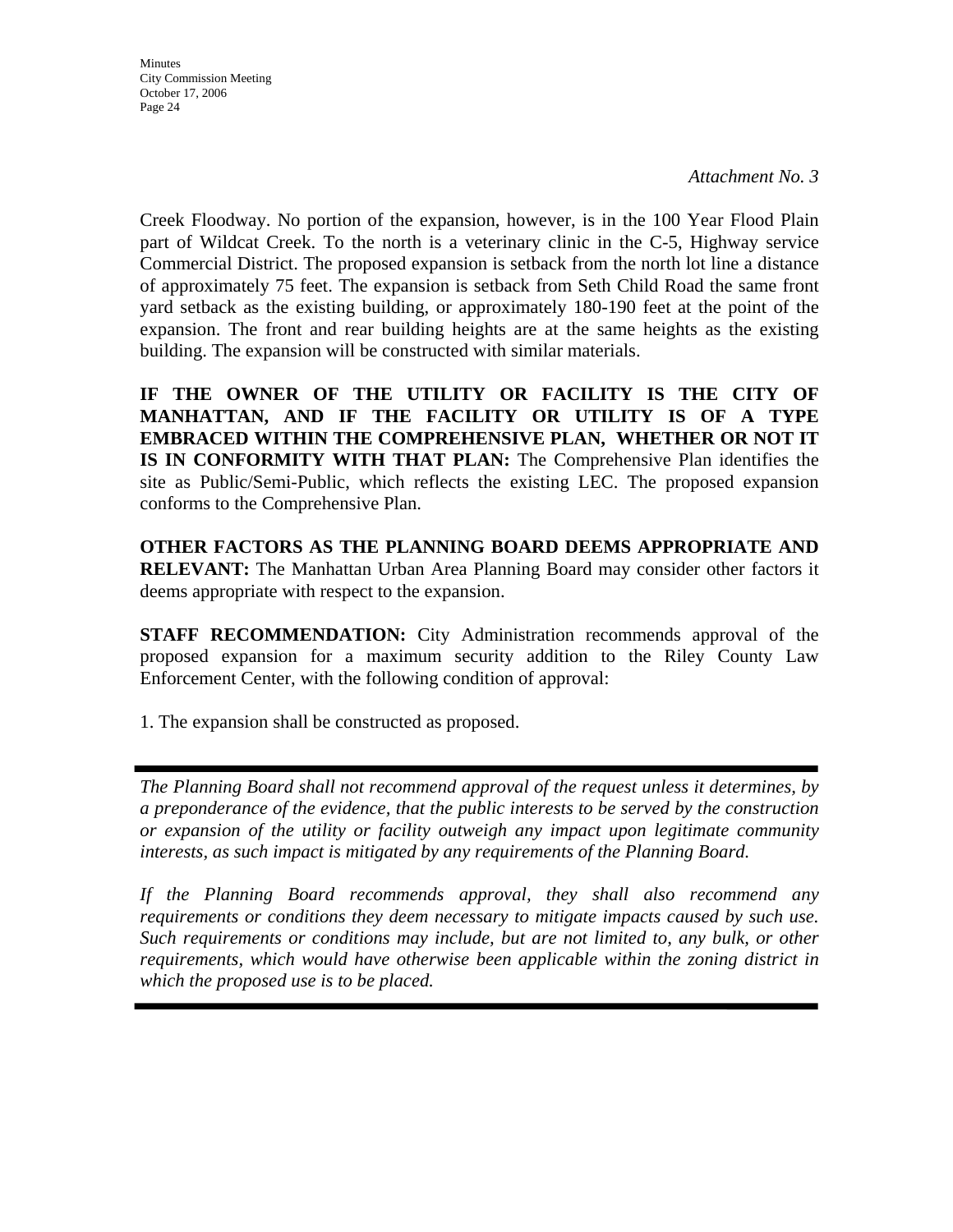# **ALTERNATIVES**

It appears the Planning Board has the following alternatives concerning the issue at hand. The Board may:

- 1. Hold a public hearing on the proposal and, following the hearing, recommend approval of a proposed expansion of the Riley County LEC, based on the findings in the staff report, with the one condition of approval recommended by City Administration.
- 2. Hold a public hearing on the proposal and, following the hearing, recommend denial of the proposed expansion of the Riley County LEC, for specifically stated reasons.
- 3. Hold a public hearing on the proposal and, following the hearing, modify the site plan and/or conditions of approval, to meet the needs as perceived by the Planning Board, and establish such conditions, if any, as deemed necessary to mitigate any impacts created by the proposed expansion of the Riley County LEC.
- 4. Table the public hearing of a proposed expansion of the Riley County LEC, for specifically stated reasons and provide further direction to City Administration.

# **RECOMMENDATION**

City Administration recommends that the Planning Board:

- 1. Hold a public hearing on the proposed expansion of the Riley County LEC;
- 2. Determine by a preponderance of the evidence, that the public interests to be served by the proposed expansion of the Riley County LEC, outweigh the impacts upon the legitimate community interests, as mitigated by requirements of the Planning Board; and,
- 3. Recommend approval of the proposed expansion of the Riley County LEC, with the one condition of approval recommended by City Administration. This recommendation is based on the findings in the Staff Report.